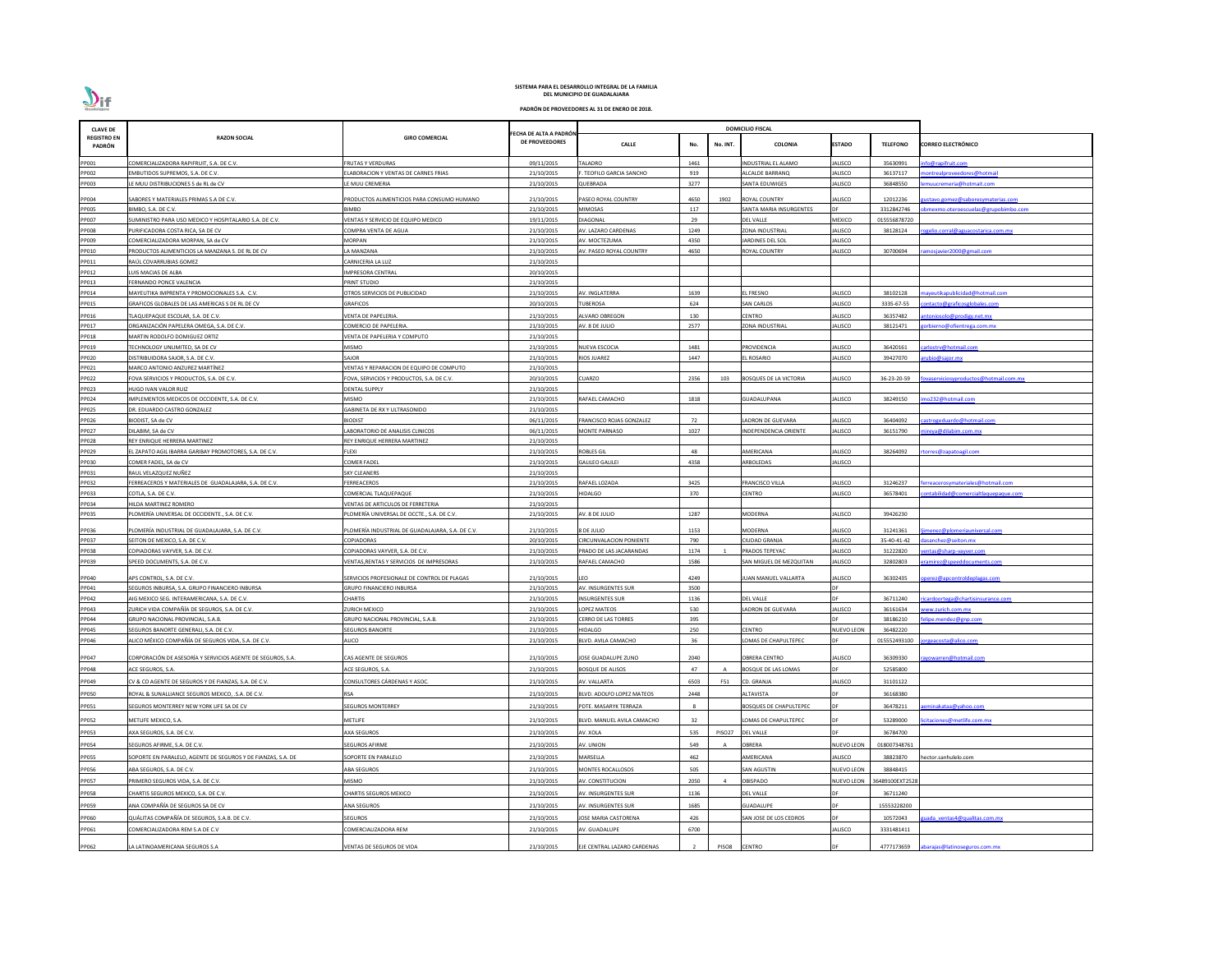

| <b>CLAVE DE</b>              |                                                             |                                                  |                                          |                                   |      |                | <b>DOMICILIO FISCAL</b>     |                     |                  |                                     |
|------------------------------|-------------------------------------------------------------|--------------------------------------------------|------------------------------------------|-----------------------------------|------|----------------|-----------------------------|---------------------|------------------|-------------------------------------|
| <b>REGISTRO EN</b><br>PADRÓN | <b>RAZON SOCIAL</b>                                         | <b>GIRO COMERCIAL</b>                            | FECHA DE ALTA A PADRÓN<br>DE PROVEEDORES | CALLE                             | No.  | No. INT.       | COLONIA                     | <b>ESTADO</b>       | <b>TELEFONO</b>  | <b>CORREO ELECTRÓNICO</b>           |
|                              |                                                             |                                                  |                                          |                                   |      |                |                             |                     |                  |                                     |
| PP063                        | CHIPACCALTIC APOYO INDUSTRIAL S.A. DE C.V.                  | SERVICIOS DE LIMPIEZA, MANTENIMIENTO, JARDINERIA | 25/11/2015                               | AV. JESUS                         | 1260 | 97             | RESIDENCIAL SANTA MARGARITA | ALISCO              | 36972549         | jaalvarez@xlimp.com.mx              |
| PP064                        | SEGUROS EL POTOSI S.A.                                      | VENTAS DE SEGURO                                 | 11/11/2015                               | AV. VENUSTIANO CARRANZA           | 426  |                | CENTRO                      | <b>SAN LUIS POT</b> | 01(444)8349000   | mgreyes@elpotosi.com.mx             |
| PP065                        | JOSE LUIS GUTIERREZ GARCIA                                  | <b>LOS ARRAYANES</b>                             | 25/11/2015                               |                                   |      |                |                             |                     |                  |                                     |
| PP066                        | KNIGHT ALTA SEGURIDAD, SA DE CV                             | <b>KASA FUERTE</b>                               | 21/10/2015                               | AV. HIDALGO                       | 2797 |                | <b>VALLARTA NORTE</b>       | JALISCO             | 36699860         | lises.mendoza@kasafuerte.com        |
| PP067                        | RICARDO DE LA TORRE RAMIREZ                                 |                                                  | 24/11/2015                               |                                   |      |                |                             |                     |                  |                                     |
|                              |                                                             |                                                  |                                          |                                   |      |                |                             |                     |                  |                                     |
| PP068                        | DISTRIBUIDORA QUIMICA Y HOSPITALARIA GAP SA de CV           | COMPRAS VENTAS DE INSUMOS PARA LABORATORIO       | 24/11/2015                               | PROLONGACION PINO SUAREZ          | 1039 |                | <b>ZAPOPAN CENTRO</b>       | JALISCO             | 3318129903       | antonio.ortiz@grupogapmexico.com.mx |
| PP069                        | DIF JALISCO                                                 | DESPENSAS                                        | 25/11/2015                               | AV. ALCALDE                       | 1220 |                | MIRAFLORES                  | JALISCO             | 30303888         |                                     |
| PP070                        | ABORATORIO SANTA CLARA S. DE R.L. DE C.V.                   | LABORATORIO DE ANALISIS CLINICOS                 | 25/11/2015                               | <b>NV. AMERICAS</b>               | 1946 |                | <b>COUNTRY CLUB</b>         | JALISCO             | 37936711         | royectos@e-print.mx                 |
| PP071                        | MIGUEL ANGEL REYES PADILLA                                  | FRUTAS VERDURAS Y CEREALES                       | 26/11/2015                               |                                   |      |                |                             |                     |                  |                                     |
| PP072                        | BOMBAS IDEAL AYALA SA DE CV                                 | <b>BOMBAS IDEAL</b>                              | 26/11/2015                               | AV 8 DE JULIO                     | 3146 |                | COL . LOMAS DE POLANCO      | ALISCO              | 3646-82-23       | entas2@bombasideal.com.mx           |
|                              |                                                             |                                                  |                                          |                                   |      |                |                             |                     |                  |                                     |
| PP074                        | MARCAS ESPECIALIZADAS EN DIAGNOSTICO Y REPRESENTACIONES S.A | MEDYR                                            | 21/10/2015                               | MANUEL ACUÑA                      | 858  |                | CAPILLA DE JESÚS            | JALISCO             | 3827-2621        | marcas2001@att.net.mx               |
| PP075                        | ALFONSO NUÑEZ DE LA O                                       | <b>FRUTIPONCH</b>                                | 21/10/2015                               |                                   |      |                |                             |                     |                  |                                     |
| PP076                        | ENGLOBAL GRAFICO S. DE R.L.                                 | MISMO                                            | 26/11/2015                               | <b>RANCISCO JAVIER GAMBOA</b>     | 200  |                | ARCOS SUR                   | JALISCO             | 36165425         | nglografico bere@hotmail.com        |
| PP077                        | ERIKA ROCIO GUTIERREZ MAGAÑA                                | IMPRESION DECORACION DISEÑO                      | 26/11/2015                               |                                   |      |                |                             |                     |                  |                                     |
| PP078                        | SEGUROS DE VIDA SURA MEXICO S.A DE C.V.                     | COMPAÑIAS DE SEGURO DE VIDA                      | 21/10/2015                               | PASEO DE LA REFORMA               | 222  | PISO 4         | <b>JUAREZ</b>               |                     | 38187300         | <u>uis.almaras@suramexico.com</u>   |
| PP079                        | ELIZABETH CHAIDEZ RIVERA                                    | <b>IMPRESOS Y PUBLICIDAD</b>                     | 11/11/2015                               |                                   |      |                |                             |                     |                  |                                     |
| PP080                        | LISTEN UP DE MEXICO S.A. DE C.V.                            | LISTEN UP DE MEXICO                              | 11/11/2015                               | VIILAN                            | 2784 |                | PROVIDENCIA                 | ALISCO              | 35603000         | murillo@listenup.com.mx             |
| PP081                        | RIGHTNET S.A. DE C.V.                                       | VENTA Y RENTA DE EQUIPO DE COMPUTO               | 11/11/2015                               | AV. LOPEZ MATEOS                  | 699  |                | ADRON DE GUEVARA            | ALISCO              | 35858072         | entas3@rightnet.com.mx              |
| PP083                        | EDENRED                                                     |                                                  | 27/11/2015                               | PENNSYLVANIA                      |      | 3PISO          | <b>NAPOLES</b>              |                     | 50915100         |                                     |
| PP085                        | COOLPRINT S.A. DE C.V.                                      | <b>IMPRESION GRAN FORMATO</b>                    | 11/11/2015                               | INDUSTRIA NAVIERA                 | 87   |                | EL COLLI URBANO             | JALISCO             | (33)12022982     |                                     |
| PP086                        | MARCO ANTONIO BUENROSTRO GONZALEZ                           | FERRETERIA CONCHITA                              | 11/11/2015                               |                                   |      |                |                             |                     |                  |                                     |
| PP087                        | IQ MEDICAL S. DE R.L. DE C.V.                               | IQ MEDICAL                                       | 11/11/2015                               | .IBERTAD                          | 1911 |                | AMERICANA                   | JALISCO             | 38325229         | maria.velasco@iqmedical.mx          |
| PP088                        | INOXIDABLES TAMA S.A. DE C.V.                               | COMPRAS DE ACERO INOXIDABLE.                     | 11/11/2015                               | AV. LAZARO CARDENAS               | 730  |                | LA NOGALERA                 | ALISCO              | 36702193         | hector@inoxidablestama.mx           |
| PP089                        | BIOZONE CHEMICAL S. DE R.L. DE C.V.                         | FABRICANTES PRODUCTOS DE LIMPIEZA                | 11/11/2015                               | <b>AZARO CARDENAS</b>             | 1304 |                | <b>ALAMO INDUSTRIAL</b>     | JALISCO             | 3336662100       | aornelas@biozone.mx                 |
| PP090                        | PABLO CESAR MONTERO FUENTES                                 | FRUTAS, VERDURAS, ABARROTES Y DESPENSAS          | 11/11/2015                               |                                   |      |                |                             |                     |                  |                                     |
| PP091                        | COMERCIALIZADORA JOMODI, SA de CV                           | <b>JOMODI</b>                                    | 21/10/2015                               | <b>FELIPE RUVALCABA</b>           | 5162 |                | EL COLLI URBANO             | <b>JALISCO</b>      | 35630991         | alberto@rapifruit.com               |
| PP092                        | FUMIGACIONES AMEZDY SC                                      | <b>CONTROL DE PLAGAS</b>                         | 11/11/2015                               | PASEO DE AVELLANOS                | 2640 |                | <b>TABACHINES</b>           | JALISCO             | 36604287         | contabilidad@amezdy.com             |
| PP093                        | MEXJAL DE OCCIDENTE S.A. DE C.V.                            | AGENCIAS DE VIAJES                               | 02/12/2015                               | <b>ULOGIO PARRA</b>               | 2510 |                | LADRON DE GUEVARA           | ALISCO              | 36426642         | nanuel@mexjal.com.mx                |
| PP094                        | GENERAL DE SERVICIOS Y COMBUSTIBLES, S.A. DE C.V.           | CONTROL Y ADMINISTRACION DE COMBUSTIBLE          | 02/12/2015                               | AV. CHAPULTEPEC PISO 16 OFICINA A | 15   | <b>NIV 16</b>  | LADRON DE GUEVARA           | <b>JALISCO</b>      | 31345400         | entas@controlnet.com.mx             |
| PP095                        | MUEBLES MOS, S.A. DE C.V.                                   | FABRICACION Y VENTAS DE MOBILIARIO ESCOLAR       | 02/12/2015                               | <b>PENINSULA</b>                  | 3084 |                | STA. EDUWIGES               | <b>JALISCO</b>      | 36 31 82 35      | liofiventas@hotmail.com             |
| PP096                        | GISELA DEL CARMEN GONZALEZ SANTANA                          | MISMO                                            | 02/12/2015                               |                                   |      |                |                             |                     |                  |                                     |
| PP097                        | OPERADORA COMERCIAL CALEIDOSCOPIO S.A. DE C.V.              | <b>COMEX</b>                                     | 02/12/2015                               | ASEO DE LAS AVES                  | 1307 |                | MIRADOR SAN ISIDRO          | ALISCO              | 15438235         | arantxa.comex@gmail.com             |
| PP098                        | GRUPO LOYGA, S.A. DE C.V.                                   | COMPRA VENTASDE LLANTAS CAMARAS, CORBATAS        | 02/12/2015                               | AV. PATRIA                        | 687  |                | JARDINES DE GUADALUPE       | JALISCO             | 36201841         | ugo.lopez@grupoloyga.com.mx         |
|                              |                                                             |                                                  |                                          |                                   |      |                |                             |                     |                  |                                     |
| PP099                        | EL DORADO ARTESANIAS S.A. DE C.V.                           | MISMO                                            | 02/12/2015                               | REPUBLICA DE GUATEMALA            | 366  |                | QUINTERO                    | JALISCO             |                  |                                     |
| PP101                        | ADRIANA DE LA TORRE RODRIGUEZ                               |                                                  | 02/12/2015                               |                                   |      |                |                             |                     |                  |                                     |
| PP102                        | ENVASES LA ESCONDIDA SA DE CV                               |                                                  | 04/12/2015                               | ALLE VOLCAN QUINQUEO              | 6221 |                | L COLLI URBANO              | ALISCO              | 1654-04-46       | entas@ensaveslaescondida.com.mx     |
| PP104                        | JESUS GUERRERO MORALES                                      | LOBORATORIO CLINICO DR. GUERRERO                 | 21/10/2015                               |                                   |      |                |                             |                     |                  |                                     |
| PP105                        | JULIO BERNI SILVA                                           | ARTICULOS DE LIMPIEZAS Y ABARROTES               | 21/10/2015                               |                                   |      |                |                             |                     |                  |                                     |
| PP108                        | OSCAR PEÑA DUEÑAS                                           |                                                  | 07/12/2015                               |                                   |      |                |                             |                     |                  |                                     |
| PP109                        | JORGE MELITON LUA GARCIA                                    | PINTURAS FINAS JALISCO                           | 21/10/2015                               |                                   |      |                |                             |                     |                  |                                     |
| PP110                        | BLANCA ESTELA GARCIA GONZALEZ                               | MOLINO NISTAMAL Y TORTILLADORAS                  | 21/10/2015                               |                                   |      |                |                             |                     |                  |                                     |
| PP111                        | EDUARDO GALLARDO CORONA                                     | <b>CONSTRUCCION EN GENERAL</b>                   | 21/10/2015                               |                                   |      |                |                             |                     |                  |                                     |
| PP112                        | MCA MEDICA S.A DE C.V                                       | MCA MEDICA S.A DE C.V.                           | 21/10/2015                               | <b>GOMEZ DE MENDIOLA</b>          | 2550 |                | <b>SAN ANDRES</b>           | ALISCO              | 11 37 28 11      | ncamedica@yahoo.com                 |
| PP114                        | IMPULSORA ESTRATEGICA RODMAN, S.A. de C.V.                  | <b>RODMAN</b>                                    | 20/10/2015                               | RIO PARANA                        | 1383 |                | <b>OLIMPICA</b>             | JALISCO             | 33 31153271      | manuelvazquez.rodman@gmail.com      |
| PP115                        | REYES CARRILLO HECTOR RAUL                                  |                                                  | 30/10/2015                               |                                   |      |                |                             |                     |                  |                                     |
| PP118                        | <b>GRUPO DISTRIBUIDOR IMP</b>                               | COMERCIALIZADORA                                 | 03/12/2015                               | CARRETERA TLAJOMULCO BUENAVISTA   | 257  | $\overline{A}$ | <b>CENTRO</b>               | <b>JALISCO</b>      | 37985100         | .reyes@grupoimp.com.mx              |
| PP119                        | <b>GRUPO JALISCIENSE SIGLO XXI</b>                          | <b>FONTECLARA</b>                                | 03/12/2015                               | CARRETERA TLAJOMULCO BUENAVISTA   | 257  |                | CENTRO                      | JALISCO             | 37980949         | alze@hotmail.com                    |
| PP120                        | MARCOS RIVAS CASTORENA                                      | AFINACION PIANOS                                 | 05/12/2015                               |                                   |      |                |                             |                     |                  |                                     |
| PP121                        | AURA GUTIERREZ MARTINEZ                                     | VENTA DE MATERIAL DE CURACION, DENTAL            | 21/10/2015                               |                                   |      |                |                             |                     |                  |                                     |
| PP122                        | PRODUCTOS RIVIAL, S.A. DE C.V.                              | PINTURAS PRISA                                   | 21/10/2015                               | <b>CALLE TABACHIN</b>             | 1254 |                | <b>DEL FRESNO</b>           | JALISCO             | 31341945         | cortegag@prisa.mx                   |
| PP123                        | COMPAÑIA INSTITUCIONAL DE MUEBLES DE ACERO SA DE CV         |                                                  | 07/12/2015                               | AV. LA PAZ                        | 930  |                | <b>COL.CENTRO</b>           | ALISCO              | 3345-06-50       | entas gobierno@servinox.com.mx      |
| PP124                        | INTEGRACION DE SOLUCIONES SUSTENTABLES S.A DE C.V           |                                                  | 07/12/2015                               | <b>/OLCAN BOQUERON</b>            | 2422 |                | L COLLI URBANO              | JALISCO             | <b>2071-TAIS</b> | ulema.becerra@quecalor.com.mx       |
|                              |                                                             |                                                  |                                          |                                   |      |                |                             |                     |                  |                                     |
| PP125                        | SANDYS FIRE, S.A. DE C.V.                                   |                                                  | 08/12/2015                               | PEDRO MORENO                      | 1253 |                | AGUA BLANCA INDUSTRIAL      | JALISCO             |                  |                                     |
| PP126                        | XTIN FIRE, S.A. DE C.V.                                     |                                                  | 08/12/2015                               | AV. LA PAZ                        | 2527 |                | <b>ARCOS VALLARTA</b>       | <b>JALISCO</b>      | 36-30-13-13      |                                     |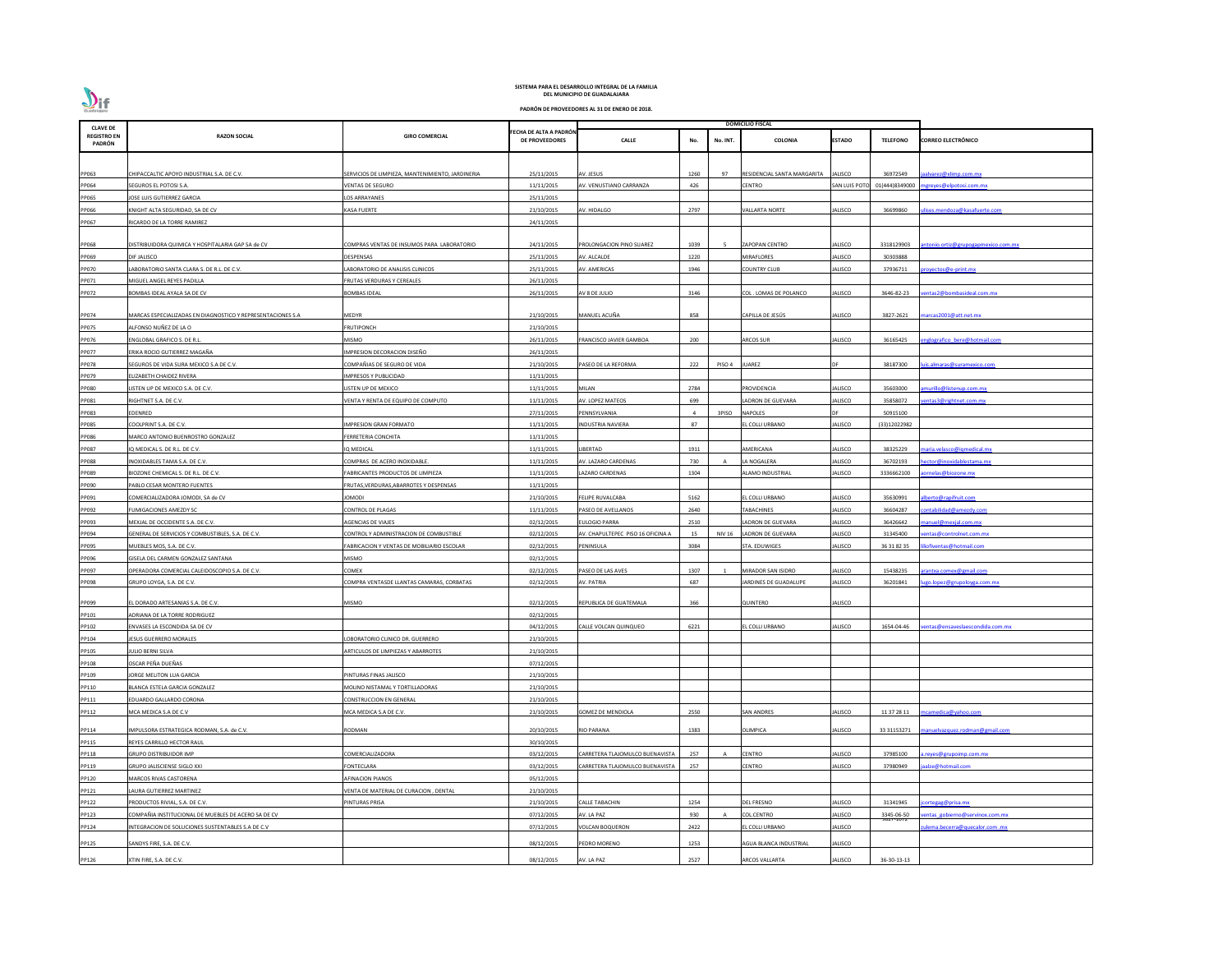| <b>CLAVE DE</b>              |                                                           |                                                |                                                 |                               |                 | <b>DOMICILIO FISCAL</b>         |                |                 |                                      |
|------------------------------|-----------------------------------------------------------|------------------------------------------------|-------------------------------------------------|-------------------------------|-----------------|---------------------------------|----------------|-----------------|--------------------------------------|
| <b>REGISTRO EN</b><br>PADRÓN | <b>RAZON SOCIAL</b>                                       | <b>GIRO COMERCIAL</b>                          | FECHA DE ALTA A PADRÓN<br><b>DE PROVEEDORES</b> | <b>CALLE</b>                  | No.<br>No. INT. | <b>COLONIA</b>                  | <b>ESTADO</b>  | <b>TELEFONO</b> | <b>CORREO ELECTRÓNICO</b>            |
| PP127                        | PAPELERIA CORNEJO                                         |                                                | 21/12/2015                                      | PERIFERICO SUR                | 6002            | <b>MIRAMAR</b>                  | JALISCO        |                 |                                      |
| PP128                        | AUTOPARTES PROVIDENCIA, S.A. DE C.V.                      | ALLER MECANICO                                 | 09/12/2015                                      | <b>INDEPENDENCIA</b>          | 64              | SAN SEBASTIANITO                | JALISCO        | 15781626        | acturacion@autopartesprovidencia.com |
| PP129                        | FERNANDO ENRIQUE CONTRERAS ALARCON                        | ALLER MECANICO                                 | 26/02/2016                                      |                               |                 |                                 |                |                 |                                      |
| PP130                        | LUIS OUSSET R. SA DE CV                                   |                                                | 10/12/2015                                      | AV. 8 JULIO                   | 2365            | ZONA INDUSTRIAL                 | JALISCO        | 3268-20-50      | orsa@lorsa.com                       |
| PP131                        | HI-TEC MEDICAL DE OCCIDENTE, SA de CV                     | <b>IITEC MEDICAL</b>                           | 11/12/2015                                      | CALLE <sub>3</sub>            | 1149            | <b>ZONA INDUSTRIAL</b>          | JALISCO        | 31621019        | tashtmgdl@hitecmedical.com.mx        |
| PP132                        | FERNANDO FLORES NOLASCO                                   | <b>ERRETERIA</b>                               | 14/12/2015                                      |                               |                 |                                 |                |                 |                                      |
| PP133                        | COLCHONES EDILZAR                                         | ABRICACION DE COLCHONES Y COLCHONETAS          | 19/11/2015                                      | <b>OMAS DOSAL</b>             | 4199            | COL. RANCHO NUEVO               | JALISCO        | 3854-59-50      | olchonesedilzar@hotmail.com          |
| PP134                        | CONSULTORIA INT MEJORANDO PROCESOS S de RL de CV          | CONSULTORIA INT                                | 16/12/2015                                      | AV. LAS ROSAS                 | 700             | <b>CHAPALITA</b>                | <b>JALISCO</b> | 24101276        | ontacto@consultoriaint.com           |
| PP135                        | TECNIFARMA AMERICA SA de CV                               | <b>ECNYFARMA</b>                               | 17/12/2015                                      | <b>BUENOS AIRES</b>           | 2260            | <b>ROVIDENCIA</b>               | JALISCO        | 38178409        | entashr@tecnyfarma.com.mx            |
| PP136                        | SAUL OSVALDO NUÑO NUÑO                                    |                                                | 18/12/2015                                      |                               |                 |                                 |                |                 |                                      |
| PP137                        | SOLUCIONES PROFESIONALES PARA LA INDUSTRIA ALIMENTARIA SA |                                                | 18/12/2015                                      | AV.ADOLFO LOPEZ MATEOS NTE.   | 666             | JESUS GARCIA, GUADALAJARA, JAL  | <b>JALISCO</b> | 3331047002      | entas2@spacioculinario.com.mx        |
| PP138                        | AD MEDIOS SA DE CV                                        |                                                | 21/12/2015                                      | PROLONGACION SAN JORGE        | 120             | היו אבאטר אוי<br><b>HIDALGO</b> | ALISCO         | 31212101        | ony@admedios.com                     |
| PP139                        | SERVICIOS IMPRESOS 321, S.A DE C.V                        |                                                | 21/12/2015                                      | PAVO                          | 844             | <b>MODERNA</b>                  | JALISCO        | 35856289        | nartinez@impresosdecalidad.com.mx    |
| PP140                        | MOSKOMPANY S.A DE C.V                                     |                                                | 21/12/2015                                      | VICENTE GUERREO               | 1035A           | <b>LMANTE</b>                   | <b>JALISCO</b> | 3339558081      | oskompany@hotmail.com                |
| PP141                        | SISTEMAS DE OFICINA Y ALMACENAJE, S.A. DE C.V.            | ABRICACION Y COMERCIALIZACION DE MOBILIARIO    | 21/12/2015                                      | SABINO                        | 1528            | <b>DEL FRESNO</b>               | JALISCO        | 3316723958      | ventas1@soamobiliario.com            |
| PP142                        | <b>JORGE OSWALDO IBARRA ALAMO</b>                         |                                                | 22/12/2015                                      |                               |                 |                                 |                |                 |                                      |
| PP143                        | DISTRIBUIDORA DEPORTIVA DE OCCIDENTE SA DE CV             |                                                | 22/12/2015                                      | <b>\V. ALVARO OBREGON</b>     | 341             | SAN JUAN DE DIOS                | JALISCO        |                 |                                      |
| PP144                        | ALMACENES LIMON S.A. DE C.V.                              | LMACENES LIMON                                 | 21/10/2015                                      | AV. JAVIER MINA               | 174             | SAN JUAN DE DIOS                | JALISCO        | 36170010        | andra.faster@outlook.com             |
| PP145                        | YADIRA ELIZABETH HERRERA                                  |                                                | 22/12/2015                                      |                               |                 |                                 |                |                 |                                      |
| PP146                        | <b>ERESA MARGELI GODINEZ GARCIA</b>                       | ARTICULOS ESCOLARES DE OFICINAS                | 22/12/2015                                      |                               |                 |                                 |                |                 |                                      |
| PP147                        | PAPELERIA TONY                                            |                                                | 22/12/2015                                      | <b>NDEPENDENCIA</b>           | 639             | COL CENTRO                      | ALISCO         | 36-58-52-22     |                                      |
| PP148                        | CAYETANO RABAGO JIMENEZ                                   |                                                | 22/12/2015                                      |                               |                 |                                 |                |                 |                                      |
| PP150                        | PRODUCTOS DE CALIDAD DE OCCIDENTE S.A.P.I DE C.V.         |                                                | 30/10/2015                                      | CALLE <sub>7</sub>            | 704             | <b>MERCADO DE ABASTOS</b>       | JALISCO        |                 |                                      |
| PP151                        | GERARDO GABRIEL PARRILLA ANGULO                           |                                                | 23/12/2015                                      |                               |                 |                                 |                |                 |                                      |
| PP152                        | CESAR OCTAVIO ENRIQUEZ BRAMBILA                           |                                                | 23/12/2015                                      |                               |                 |                                 |                |                 |                                      |
| PP153                        | SANDRA RODRIGUEZ LUEVANOS                                 |                                                | 23/12/2015                                      |                               |                 |                                 |                |                 |                                      |
| PP154                        | TELEFONÍA POR CABLE S.A DE C.V.                           |                                                | 23/12/2015                                      | AV. LÁZARO CÁRDENAS           | 1694            | DEL FRESNO                      | JALISCO        |                 |                                      |
|                              |                                                           |                                                |                                                 |                               |                 |                                 |                |                 |                                      |
| PP155                        | HOME DEPOT MEXICO S. DE R.L. E C.V.                       |                                                | 23/12/2015                                      | PERIFERICO MANUEL GOMEZ MORIN | 40              | OMAS DEL PARAÍSO                | JALISCO        | 3338371600      |                                      |
| PP157                        | KATHYA MELINA LOZA PÉREZ                                  | FABRICACIONDE TODO TIPO DE MUEBLES             | 19/11/2015                                      |                               |                 |                                 |                |                 |                                      |
| PP158                        | ANTAHKARANA S DE RL DE CV                                 | <b>IUGUETERIA</b>                              | 07/01/2016                                      | <b>AVIER MINA</b>             | 487             | SAN JUAN DE DIOS                | <b>JALISCO</b> |                 |                                      |
| PP159                        | MA. DEL CARMEN RODRIGUEZ RODRIGUEZ                        | SERVINET                                       | 06/01/2016                                      |                               |                 |                                 |                |                 |                                      |
| PP160                        | DISTRIBUIDORA CRISEL SA DE CV                             | ENTAS DE ABARROTES, DESPENSAS, SEMILLAS        | 07/01/2016                                      | <b>AGUA TERMAL</b>            | 8638            | AGUA BLANCA SUR                 | <b>JALISCO</b> | 3684-5010       | risel@crisel.com.mx                  |
| PP161                        | ADAN DELGADILLO DELGADO                                   | RODUCTOS DE SEGURIDAD                          | 08/01/2016                                      |                               |                 |                                 |                |                 |                                      |
| PP162                        | MAS QUE MEDIOS S de RL de CV                              | UBLICIDAD EN PROMOCIONALES Y TV CABLE          | 14/01/2016                                      | AGUSTIN DE LA ROSA            | 243             | ADRON DE GUEVARA                | ALISLCO        | 33420503        | vette.gomez@mgm.com.mx               |
| PP163                        | CONSORCIO ENARH SA de CV                                  | ENARH                                          | 14/01/2016                                      | AV. MEXICO                    | 2259            | LADRON DE GUEVARA               | <b>JALISCO</b> |                 |                                      |
| PP164                        | DISTRIBUIDORA ELECTRICA DE TLAQUEPAQUE S.A DE C.U.        | COMPRAS DE MATERIALES ELECTRICOS               | 15/01/2016                                      | <b>EMILIANO ZAPATA</b>        | 72              | LAS JUNTAS                      | jalisco        | 36701909        | eg-2004@hotmail.com                  |
| PP165                        | CONSORCIO INTERAMERICANO DE COMUNICACION SA de CV         | PERIODICO MURAL                                | 18/01/2016                                      | AV. MARIANO OTERO             | 4047            | LA CALMA                        | JALISCO        | 31343500        |                                      |
| PP166                        | LABORATORIO BERNARDETTE, S.C.                             | MEDICAMENTOS                                   | 18/01/2016                                      | IUAN N. CUMPLIDO              | 76              | <b>ZONA CENTRO</b>              | JALISLCO       |                 |                                      |
| PP167                        | SUPERSERROT, SA de CV                                     |                                                | 19/01/2016                                      | AV. GONZALEZ GALLO            | 313             | <b>SAN CARLOS</b>               | JALISCO        | 36500550        | alicia@serrot.com.mx                 |
| PP168                        | ROBERTO MONTES CORTES                                     | COMERCIALIZACION EQUIPO DE COMPUTO             | 25/01/2016                                      |                               |                 |                                 |                |                 |                                      |
| PP169                        | EVOLUTEL SA DE CV                                         |                                                | 27/01/2016                                      | <b>AV.LOPEZ MATEOS</b>        | 2077<br>Z4A     | JARDINES DE PLAZA DEL SOL       | ALISCO         | 3030-7020       | mar.palafox@evolutel.com.mx          |
| PP170                        | ERIKA YESENIA SANDOVAL CONTRERAS                          | <b>JNIFORMES EMPRESARIALES</b>                 | 27/01/2016                                      |                               |                 |                                 |                |                 |                                      |
| PP171                        | SOLUCIONES EN LINEA SA DE CV                              |                                                | 27/01/2016                                      | AV LA PAZ                     | 1753            | AMERICANA                       | ALISCO         | 38261550        | sactr.flores@solucionesenlinea.mx    |
| PP172                        | MICROCHIP SA DE CV                                        |                                                | 27/01/2016                                      | FRANCISCO ROJAS GONZALEZ      | 626             | ADRON DE GUEVARA                | <b>JALISCO</b> | 3630-0449       | ubennava.mchip@gmail.com             |
|                              |                                                           |                                                |                                                 |                               |                 |                                 |                |                 |                                      |
| PP173                        | APP DOCUMENTS SA DE CV                                    | /ENTAS Y RENTAS DE EQUIPOS DE OFICINAS Y TONER | 02/02/2016                                      | LOPEZ COTILLA                 | 1554<br>106     | AMERICANA                       | JALISCO        | 10-31-15-18     | aja.appducoment@outlook.com          |
| PP174                        | <b>JOSE RICARDO DIAZ LOPEZ</b>                            | DISEÑO Y CONSTRUCION                           | 02/02/2016                                      |                               |                 |                                 |                |                 |                                      |
| PP175                        | GRUPO AGIO GDL SA. DE CV.                                 | <b>/ENTAS DE ARTICULOS PROMOCIONALES</b>       | 05/02/2016                                      | HOSPITAL                      | 750             | CENTRO                          | ALISCO         | 36137323        | rupoangiogdl@hotmail.com             |
| PP176                        | PROMO PAPE DE OCCIDENTES S.A. DE C.V.                     | <b>ECNOLOGIA</b>                               | 05/02/2016                                      | PEDRO MORENO                  | 596A            | CENTRO                          | JALISCO        | 36133388        | opapedeoccidente10@hotmail.com       |
| PP177                        | R.G. REPRESENTACIONES PARA LABORATORIO                    | COMERCIALIZACION DE EQUIPO Y MATERIALES        | 11/02/2016                                      | ANDRES TERAN                  | 1322            | <b>CHAPULTEPEC COUNTRY</b>      | JALISCO        | 3313800394      | ontacto@rglaboratorios               |
| PP178                        | PAPELERIA NUEVA ESCOCIA SA. DE CV                         | PAPELERIA                                      | 12/02/2016                                      | NUEVA ESCOCIA                 | 1500            | PROVIDENCIA                     | JALISCO        | 36421650        | ipenuevaescocia@hotmail.com          |
| PP179                        | CAYETANO RABAGO JIMENEZ                                   | RENTA Y VENTAS DE TOLDO ,PERSIANAS, ALARMAS    | 08/02/2016                                      |                               |                 |                                 |                |                 |                                      |
| PP180                        | AD MEDIOS SA. DE CV.                                      | SERVICIOS DE PUBLICIDAD EN MEDIO IMPRESOS      | 12/02/2016                                      | PROLOGACION SAN JORGE         | 120             | ALLARTA SAN JORGE               | ALISCO         | 3331212101      | ony@admedios.com                     |
| PP181                        | VE-GALAB, SA de CV                                        | MATERIALES DE LABORATORIO                      | 09/02/2016                                      | CARNERO                       | 3926            | LA CALMA                        | <b>JALISCO</b> | 35 63 41 10     | egalab@prodigy.net.mx                |
| PP182                        | GREGGA SOLUCIONES GRAFICAS S DE RL DE CV                  | PUBLICIDAD                                     | 11/02/2016                                      | AV. MARIANO OTERO             | 2963            | ARBOLEDAS                       | <b>ALISCO</b>  | 3336340941      | z@greggapublicidad.com               |
| PP183                        | PIPAS Y SERVICIOS LA VENA S DE RL DE CV                   | RENTA DE SANITARIOS MOVILES                    | 16/02/2016                                      | CALLEJON DE LA VIA            | 116             | AS JUNTAS                       | ALISCO         | 3222903042      |                                      |
| PP184                        | GRUPO QUIMICO AMILLAN                                     | COMERCIALIZACION DE MATERIALES PRIMA           | 10/02/2016                                      | PUERTO YAVAROS                | 2820            | <b>MIRAMAR</b>                  | <b>JALISCO</b> | 31807342        | ireccion@grupoquimicoamillan.com.mx  |

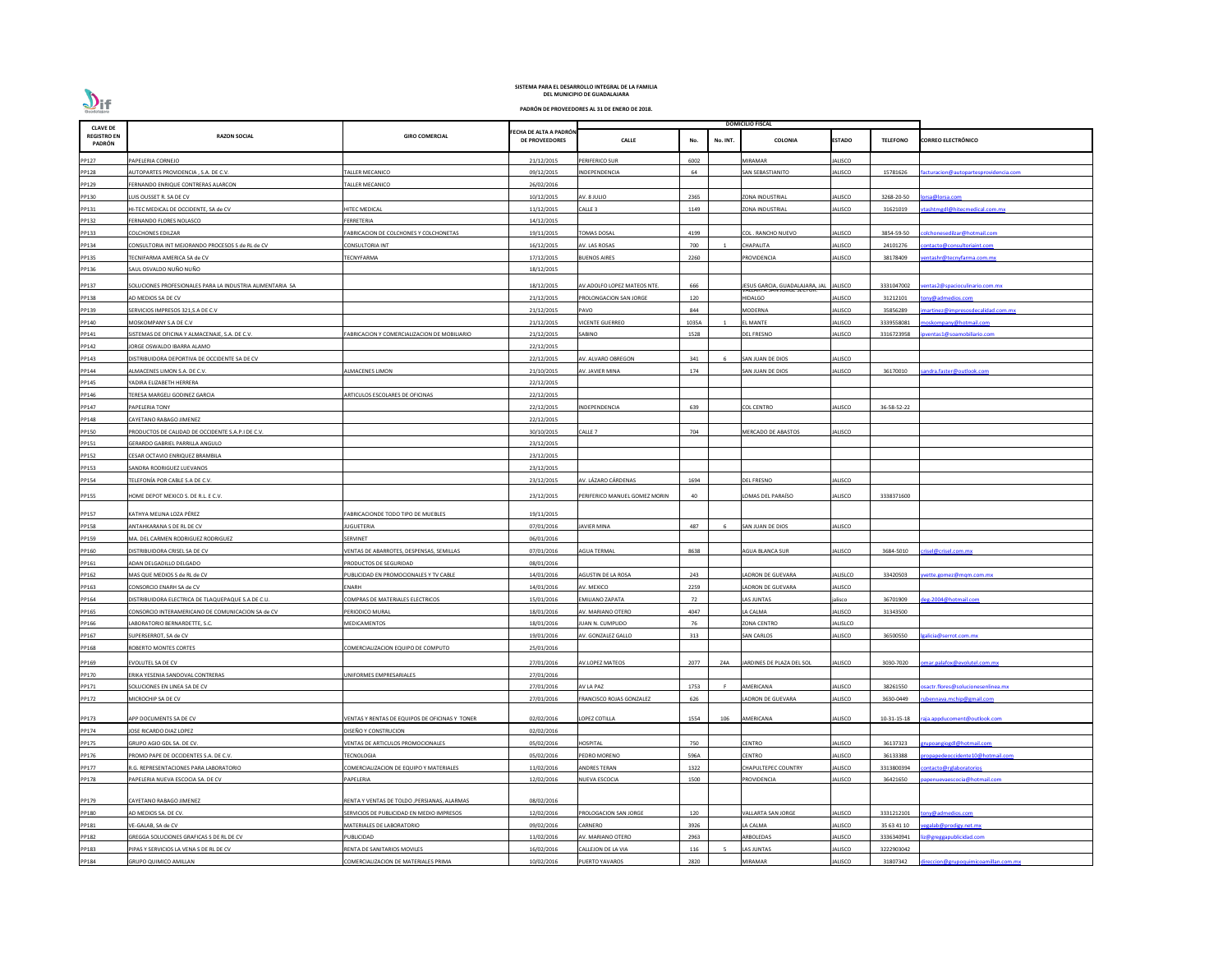| <b>CLAVE DE</b>              |                                                            |                                                    |                                                 |                           |      |                | <b>DOMICILIO FISCAL</b>  |                |                 |                                                 |
|------------------------------|------------------------------------------------------------|----------------------------------------------------|-------------------------------------------------|---------------------------|------|----------------|--------------------------|----------------|-----------------|-------------------------------------------------|
| <b>REGISTRO EN</b><br>PADRÓN | <b>RAZON SOCIAL</b>                                        | <b>GIRO COMERCIAL</b>                              | FECHA DE ALTA A PADRÓN<br><b>DE PROVEEDORES</b> | <b>CALLE</b>              | No.  | No. INT.       | <b>COLONIA</b>           | <b>ESTADO</b>  | <b>TELEFONO</b> | <b>CORREO ELECTRÓNICO</b>                       |
| PP185                        | ARBILAB, SA de CV                                          | DISTRIBUIDOR DE LABORATORIO                        | 11/02/2016                                      | PASEO DE LA MONTAÑA       |      |                | LOMAS DE SANTA ANITA     | ALISCO         | 32 71 12 53     | esoreria@arbilab.net                            |
| PP186                        | JAIROS EDSEL LANDAZURI CHAVARIN                            | URIFICACION Y ENVASADO DE AGUA                     | 15/02/2016                                      |                           |      |                |                          |                |                 |                                                 |
| PP187                        | BER- MAR UNIVERSAL S.A DE CV                               | CONSUMIBLES, PAPELERIA, SUMINISTROS                | 15/02/2016                                      | FERMIN RIESTRA            | 1690 | $\overline{A}$ | <b>MODERNA</b>           | ALISCO         | 33441520        | uigi 5@hotmail.com/bermar.universal@hotmail.com |
| PP188                        | CIENTIFICA VELAQUIN, SA de CV                              | VELAQUIN                                           | 16/02/2016                                      | SAN LUIS                  | 84   |                | <b>GRANJA ESTRELLA</b>   | MEXICO, D.F    | 56 07 13 11     | entas@velaquim.com.mx                           |
| PP189                        | PROVIKA DE OCCIDENTE SA DE CV                              | COMPRA VENTA DE CARNE DE RES Y CERDO               | 16/02/2016                                      | AV. HIDALGO               | 495  |                | LOS MESEROS              | ALISCO         | 36-57-2072      | ompras@provika.mx                               |
| PP190                        | GENERAL DE ESCUELAS Y OFICINAS, SA de CV                   | GEOSA                                              | 16/02/2016                                      | PEDRO GONZALEZ            | 3529 |                | JARDINES DEL NILO        | ALISCO         | 36 50 26 41     | entas@geosagdl.com.mx                           |
| PP191                        | JORGE GERARDO GARCIA HERNANDEZ                             | CRISTALES Y ALUMINIO                               | 17/02/2016                                      |                           |      |                |                          |                |                 |                                                 |
| PP192                        | FRANCISCO RAMIREZ MANRIQUEZ                                | SERVICIOS DE ARQUITECTURA                          | 19/02/2016                                      |                           |      |                |                          |                |                 |                                                 |
| PP193                        | AMOR JOSE SILVA ESCALERA                                   | QUIPOS CONTRA INCENDIOS Y SEG. INDUSTRIAL          | 22/02/2016                                      |                           |      |                |                          |                |                 |                                                 |
| PP194                        | DANIEL ALONSO GOMEZ OROZCO                                 | COMERCIO AL PORMENOR DE FRUTAS Y VERDURAS FRESCAS  | 22/02/2016                                      |                           |      |                |                          |                |                 |                                                 |
| PP195                        | JOSE DANIEL GUTIERREZ SERVIN                               | <b>TORTILLERIA</b>                                 | 22/02/2016                                      |                           |      |                |                          |                |                 |                                                 |
| PP196                        | GRISELDA ADRIANA MARTINEZ MEDINA                           |                                                    | 19/02/2016                                      |                           |      |                |                          |                |                 |                                                 |
| PP197                        | PGC COMPUTADORAS, SA de CV                                 |                                                    | 22/02/2016                                      | AV. NIÑOS HEROS           | 2320 |                | JARDINES DEL BOSQUE      | ALISCO         | 36 16 98 81     | nfo@pgc-sa.mx                                   |
| PP198                        | INDUSTRIAS RECIZAP, SA de CV                               | REPARACION DE LAVADORAS                            | 22/02/2016                                      | <b>VALLARTA</b>           | 3040 | 302            | <b>VALLARTA PONIENTE</b> | ALISCO         | 36404341        | efrigeracionmacias7@hotmail.com                 |
| PP199                        | LUCIO LOPEZ DE LA ROSA                                     | OPOTE PARA ESCOBA                                  | 22/02/2016                                      |                           |      |                |                          |                |                 |                                                 |
| PP200                        | IMPLEMENTOS MEDICOS DE OCCIDENTE, SA de CV                 |                                                    | 23/02/2016                                      | RAFAEL CAMACHO            | 1818 |                | GUADALUPANA              | ALISCO         | 38 24 91 50     | raul@imogdl.com                                 |
| PP201                        | COMERCIALIZADORA INTERNACIONAL SECTORIAL AHB SA de CV      | COMPRA VENTA E IMPORTACION DE PRODUCTOS VARIOS     | 24/02/2016                                      | AV. LAS ROCAS             | 125  |                | PRADOS VALLARTA          | JALISCO        | 33640653        | scar.tovar@sicuranzza.com                       |
|                              |                                                            |                                                    |                                                 |                           |      |                |                          |                |                 |                                                 |
| PP202                        | COMIND Y SERVICIOS DIVERSOS RMT SA de CV                   | SERVICIOS DE ASESORIA PROFESIONAL Y CAPACITACION   | 24/02/2016                                      | AV. LAS ROCAS             | 125  |                | PRADOS VALLARTA          | ALISCO         | 33640653        | scar.tovar@sicuranzza.com                       |
| PP203                        | MARULL S.A                                                 | VENTAS DE CORTINAS                                 | 24/02/2016                                      | AV. VALLARTA              | 1217 |                | COL. AMERICANA           | ALISCO         | 38250009        | entas1@marull.com.mx                            |
| PP204                        | DANIEL ACEVES VILLARREAL                                   |                                                    | 24/02/2016                                      |                           |      |                |                          |                |                 |                                                 |
| PP205                        | PEDRO URBANO RANGEL VILLALOBOS                             | EQUIPO ELECTRONICO PARA OFICINAS                   | 24/02/2016                                      |                           |      |                |                          |                |                 |                                                 |
| PP206                        | JOSE CARLOS GONZALES MONTES                                | ECNICA AUTOMOTRIZ GONZALEZ                         | 21/10/2015                                      |                           |      |                |                          |                |                 |                                                 |
| PP207                        | LIMPIEZA TRANSPARENTE DELUXE S DE RL DE CV                 | CLEAN DELUXE                                       | 24/02/2016                                      | ALDERON DE LA BARCA       | 118  |                | ARCOS VALLARTA           | ALISCO         | 31 80 66 98     | npiezatransparente@hotmail.com                  |
| PP208                        | CAMARO SOLUCIONES INTREGALES S.A DE C.V.                   | REPARACIONES DE EQUIPOS DE OFICINA                 | 25/02/2016                                      | INDUSTRIA                 | 1148 |                | OBLATOS                  | ALISCO         | 36185286        | olocamaro@hotmail.com                           |
| PP209                        | ALVARO JAVIE MIRANDA AVILA                                 | CONSUMIBLES CARTUCHO, TONER Y TINTAS               | 25/02/2016                                      |                           |      |                |                          |                |                 |                                                 |
| PP210                        | MARIO SAAVEDRA FLORES                                      | <b>IMPORTACIONES Y DISTRIBUCIONES INDS</b>         | 25/02/2016                                      |                           |      |                |                          |                |                 |                                                 |
| PP211                        | MARIO ENRIQUE HERNANDEZ GARCIA                             | MYVAME                                             | 26/02/2016                                      |                           |      |                |                          |                |                 |                                                 |
| PP212                        | RAFAEL SANCHEZ REYES                                       | CONSTRUCCION                                       | 26/02/2016                                      |                           |      |                |                          |                |                 |                                                 |
| PP213                        | MAYOREO DE ALFOMBRAS, SA DE CV                             | NTELLI                                             | 26/02/2016                                      | ATENAS                    | 141  |                | AMERICANA                | ALISCO         | 38 27 05 68     | entas1@marull.com.mx                            |
| PP214                        | <b>ELISA RUBIO TORRES</b>                                  | <b>AGENCIA DE PUBLICIDAD Y UNIFORMES</b>           | 26/02/2016                                      |                           |      |                |                          |                |                 |                                                 |
| PP215                        | YUDINELY CARRILLO CAMARENA                                 | PC SOFTWARE                                        | 27/02/2016                                      |                           |      |                |                          |                |                 |                                                 |
| PP216                        | OMEGA DENTAL, SA de CV                                     | OMEGA DENTAL                                       | 27/02/2016                                      | <b>IETE COLINAS</b>       | 1487 |                | INDEPENDENCIA PONIENTE   | ALISCO         | 36 38 88 89     | guzman@omegadental.com.mx                       |
| PP217                        | ALFONSO MALDONADO REYES                                    | <b>GRAFICA ALTERNATIVA</b>                         | 29/02/2016                                      |                           |      |                |                          |                |                 |                                                 |
| PP218                        | J JESUS PADILLA ALVAREZ                                    | MTTO INCUBADORA                                    | 01/03/2016                                      |                           |      |                |                          |                |                 |                                                 |
| PP219                        | DMN DISTIBUIDORA MEDICA NINNUS SAPI deCV                   | COMERCIO AL POR MAYOR DE PRODUCTOS FARMACEUTICOS   | 01/03/2016                                      | PAVO                      | 135  | 408            | <b>CENTRO</b>            | <b>JALISCO</b> | 36142614        | distribuidora@ninnus.com                        |
| PP220                        | SAID ALEJANDRO ZETTER BRIZUELA                             | UNIFORMES INDUSTRIALES Y ESCOLARES ARLEQUIN        | 20/10/2015                                      |                           |      |                |                          |                |                 |                                                 |
|                              | BATAS, BOTAS Y UNIFORMES INDUSTRIALES, SA de CV            | BBU                                                | 02/03/2016                                      | CALZADA INDEPENDENCIA     | 647  |                | INDEPENDENCIA            | ALISCO         | 36 18 43 05     | ventasbbu@hotmail.com                           |
| PP221                        |                                                            |                                                    |                                                 |                           |      |                |                          |                |                 |                                                 |
| PP222                        | CONDIMENTOS Y ESPECIAS MI CAMPO SA de CV                   | PROCESO Y ENVASADO DE CONDIMENTOS Y ESPECIAS       | 03/03/2016                                      | JARDINES DE LA GRANJA     | 3586 |                | LA FLORIDA               | ALISCO         | 36 55 21 61     | micampo01@hotmail.com                           |
| PP223                        | CENTRAL DE EXTINGUIDORES SA de CV                          | RECARGA MANTENIMIENTO Y VENTA DE EQUIPOS           | 03/03/2016                                      | ANDRES TERAN              | 903  |                | VILLASEÑOR               | ALISCO         | 36400898        | exa@hotmail.com                                 |
| PP224                        | LILIANA RICO GONZALEZ                                      | TECNOLOGIAS DE LA INFORMACION                      | 03/03/2016                                      |                           |      |                |                          |                |                 |                                                 |
| PP225                        | ERIKA ESMERALDA CARRASCO SANCHEZ                           | PESCADOS Y MARISCOS                                | 04/03/2016                                      |                           |      |                |                          |                |                 |                                                 |
| PP226                        | CRISTOBAL FRANCISCO DUEÑEZ BARBA                           | COM. VENTA. DE EQUIPOS DE GIMNASIO Y JUEGOS INFANT | 04/03/2016                                      |                           |      |                |                          |                |                 |                                                 |
| PP227                        | CARE BIOMEDICAL S de RL de CV                              | ENTA Y RENTA DE EQUIPO MEDICO E IMPLANTES          | 07/03/2016                                      | <b>ARAHUMARAS</b>         | 360  |                | FRACC. MONRAZ            | ALISCO         | 38132326        | contabilidad@caregroup.com.mx                   |
| PP228                        | ORTO DISEÑOS                                               | VENTA DE APARATOS ORTOPEDICOS                      | 04/03/2016                                      | BARCELONA                 | 2088 |                | JACINTO LOPEZ            | ALISCO         | 38539078        | rtopedia ortodisenos@hotmail.com                |
| PP229                        | CENTRO DE DIAGNOSTICO EN METABOLISMO ENERGETICO Y MEDICINA | ESTUDIOS DE LOS CAMPOS DE LA BIOQUIMICA            | 07/03/2016                                      | AV. COYOACAN              | 1120 |                | <b>DEL VALLE</b>         | MEXICO         | 5555599124      | n.vazquez@cedimemm.com                          |
| PP230                        | UNIDAD DE RADIOLOGIA IRM S DE R.L DE C.V.                  |                                                    | 07/03/2016                                      | AV. AMERICAS              | 2016 |                | <b>COUNTRY CLUB</b>      | ALISCO         | 38170882        | nfo@cid.com.mx                                  |
| PP231                        | <b>GAMA COMERCIAL</b>                                      |                                                    | 07/03/2016                                      | FELIPE ZETTER             | 5407 |                | PASEOS DEL SOL           | ALISCO         | 36347818        | amacon@hotmail.com                              |
| PP232                        | SENEFRO S.C.                                               | ESIONES DE HEMODIALISIS                            | 07/03/2016                                      | <b>ANTONIO ROSALES</b>    | 204  |                | ANALCO                   | ALISCO         | 33317506        | oscarunefro@gmail.com                           |
| PP233                        | LIZBETH CAROLINA RUIZ PEREZ                                |                                                    | 07/03/2016                                      |                           |      |                |                          |                |                 |                                                 |
| PP235                        | ROJAS AUDITORES Y CIA, S.C.                                | ORD CONSULTORES                                    | 09/03/2016                                      | <b>JOSE MARIA HEREDIA</b> | 2876 |                | PRADOS PROVEDENCIA       | ALISCO         | 36 42 16 30     | correspondencia@ordconsultores.com.mx           |
| PP236                        | ANTONIO MENDOZA MARTINEZ                                   | FABRICACION DE JUEGOS INFANTILES                   | 21/10/2015                                      |                           |      |                |                          |                |                 |                                                 |
| PP237                        | RSM BOGARIN Y Cia, SC                                      | <b>IUDITORIA Y SERVICIOS DE CONTABILIDAD</b>       | 10/03/2016                                      | <b>ALERMO</b>             | 2999 |                | PRADOS PROVIDENCIA       | ALISCO         | 36484320        | david.moreno@rsmmx.mx / ramiro.montero@rsmmx.mx |
| PP238                        | JOHNSON & JOHNSON MEDICAL MEXICO                           |                                                    | 14/04/2016                                      | JAVIER BARROS SIERRA      | 555  |                | <b>SANTA FE</b>          | MEXICO         | 11058100        |                                                 |
|                              |                                                            |                                                    |                                                 |                           |      |                |                          |                |                 |                                                 |

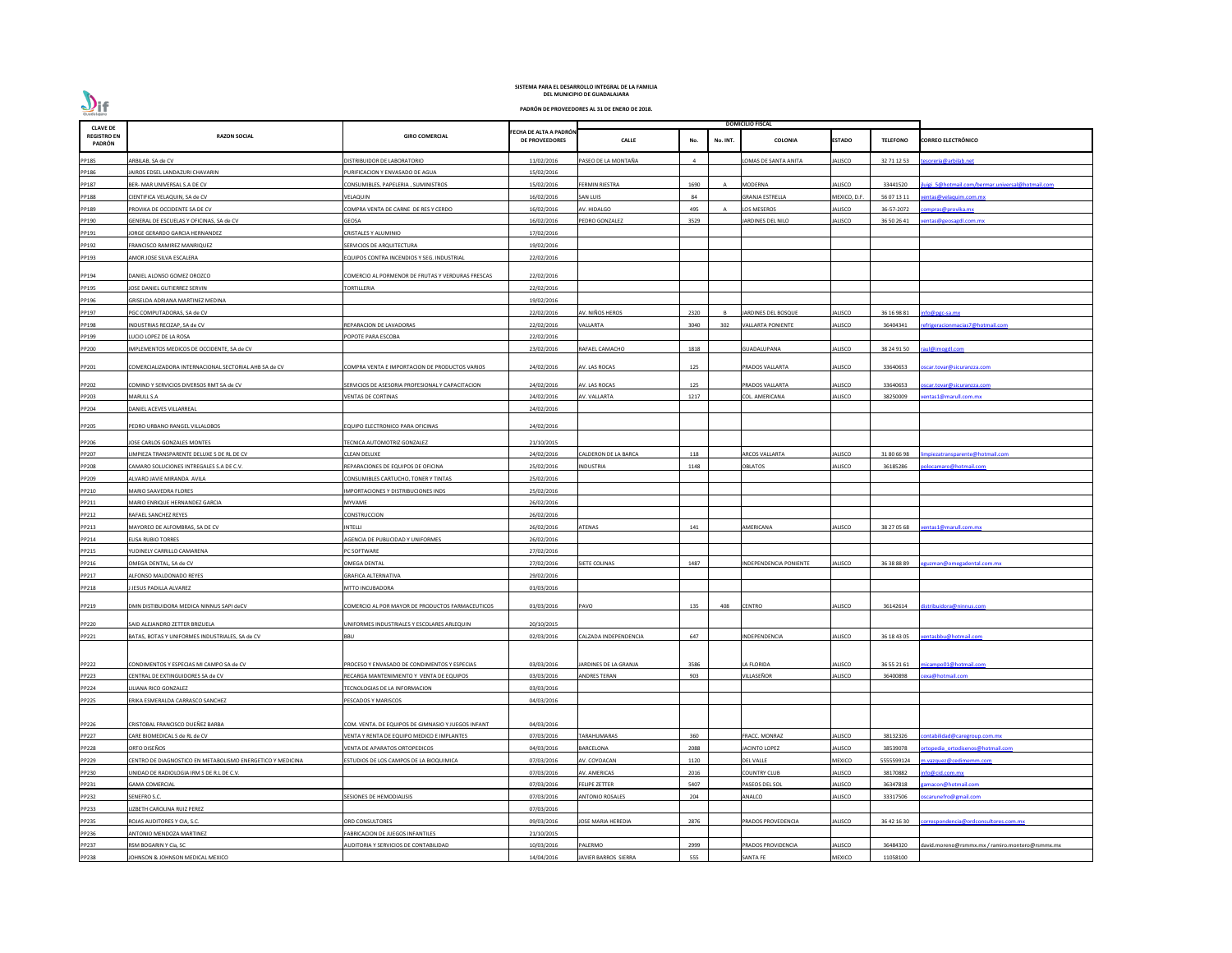| <b>CLAVE DE</b>              |                                                      |                                           |                                                 |                                    |        |                   | <b>DOMICILIO FISCAL</b> |                     |                 |                                                  |
|------------------------------|------------------------------------------------------|-------------------------------------------|-------------------------------------------------|------------------------------------|--------|-------------------|-------------------------|---------------------|-----------------|--------------------------------------------------|
| <b>REGISTRO EN</b><br>PADRÓN | <b>RAZON SOCIAL</b>                                  | DENOMINACIÓN COMERCIAL                    | FECHA DE ALTA A PADRÓN<br><b>DE PROVEEDORES</b> | <b>CALLE</b>                       | No.    | No. INT.          | <b>COLONIA</b>          | <b>ESTADO</b>       | <b>TELEFONO</b> | <b>CORREO ELECTRÓNICO</b>                        |
| PP239                        | ORTOGAR S.A DE C.V                                   |                                           | 14/04/2016                                      | YOLANDA DEL CARMEN CARDENAS        | 5438   |                   | PASEOS DEL SOL          | ALISCO              | 36344634        |                                                  |
| PP240                        | GRUPO INDUSTRIAL VIDA SA de CV                       | GRANVITA                                  | 14/03/2016                                      | EJIDO                              | 300    |                   | LA VENTA DEL ASTILLERO  | ALISCO              | 32080400        | nahy.sanchez@grupovida.com                       |
| PP241                        | <b>FARMACIA CARREY S.A</b>                           |                                           | 15/03/2016                                      | HUMBOLDT                           | 650    |                   | <b>L RETIRO</b>         | ALISCO              | 36136337        |                                                  |
| PP242                        | GRUPO IMPORTADOR DE PAÑAL MERVER S.A DE CV           |                                           | 15/03/2016                                      | <b>FEDERACION</b>                  | 1806   |                   | LAS HUERTAS             | ALISCO              |                 |                                                  |
| PP243                        | PROMEDICA GARCIA S.A. DE C.V                         |                                           | 15/03/2016                                      | BELEN                              | 1026   |                   | ALCALDE BARRANQUITAS    | ALISCO              | 36131399        |                                                  |
| PP244                        | SUSI TERRIQUEZ PEÑA                                  | DECORACION DE INTERIORES                  | 15/03/2016                                      |                                    |        |                   |                         |                     |                 |                                                  |
| PP245                        | FANNY CAROLINA RAMIREZ GUTIERREZ HERMOSILLO          | EQUIPO DE SEGURIDAD Y EXTINTORES          | 15/03/2016                                      |                                    |        |                   |                         |                     |                 |                                                  |
| PP247                        | OSCAR ALBERTO PEREZ MEZA                             | FERRETERIA Y MATERIALES DE CONSTRUCCION   | 15/03/2016                                      |                                    |        |                   |                         |                     |                 |                                                  |
| PP248                        | AGUSTIN FLORES SANDOVAL                              | FERRETERIA Y ELECTRICIDAD EN GENERAL      | 21/10/2015                                      |                                    |        |                   |                         |                     |                 |                                                  |
| PP249                        | ESTUDIO LEGAL Y CORREDURIA S.A                       |                                           | 16/03/2016                                      | CORDOBA                            | 2606   |                   | PROVIDENCIA             | ALISCO              | 38173475        |                                                  |
| PP250                        | PAULINA ANABEL PEREZ MUÑOZ                           | PRODUCCION AUDIOVISUAL                    | 17/03/2016                                      |                                    |        |                   |                         |                     |                 |                                                  |
| PP251                        | SERGIO PEÑA OCHOA                                    | UBLICIDAD E IMPRESOS                      | 17/03/2016                                      |                                    |        |                   |                         |                     |                 |                                                  |
| PP253                        | <b>BIONEFRO S.C</b>                                  | UNIDAD DE HEMODIALISIS                    | 05/04/2016                                      | <b>ICTORIANO AGUEROS</b>           | 2205   |                   | LAFAYETTE               | ALISCO              | 36141124        | hemobionephro@gmail.com jorg_andrade@hotmail.com |
| PP254                        | QK TECNOLOGIA SERVICIOS Y SOLUCIONES                 | QUANTICA                                  | 05/04/2016                                      | PEGASO                             | 3692   | 103               | LA CALMA                | ALISCO              | 36319212        |                                                  |
| PP255                        | RICARDO TORRES MEDINA                                | <b>MPRENTA</b>                            | 05/04/2016                                      |                                    |        |                   |                         |                     |                 |                                                  |
| PP256                        | DISTRIBUIDORA GARCI CRESPO S de R.L de C.V           | ANTORINI                                  | 05/04/2016                                      | RECURSOS HIDRAULICOS               | -8     |                   | A LOMA                  | <b>EDO. MEXICO</b>  | 3336786600      | octavio.padilla@gepp.com                         |
| PP257                        | MAPLE EDIFICACIONES, SA DE CV                        | CONSTRUCCION Y REMODELACION               | 05/04/2016                                      | EONA VICARIO                       | 2530   |                   | SANTA ANA TEPETITLAN    | ALISCO              | 31330350        | ubenguitron@prodigy.net.mx                       |
| PP258                        | WALMART                                              |                                           | 07/04/2016                                      | AV. MANUEL GOMEZ                   | 120    |                   | LOMAS DE PARAISO        | ALISCO              |                 |                                                  |
| PP259                        | SALVADOR GONZALEZ NAVARRO                            |                                           | 07/04/2016                                      |                                    |        |                   |                         |                     |                 |                                                  |
|                              |                                                      | L OCCIDENTAL                              | 07/04/2016                                      | ALZ. INDEPENDENCIA SUR             | 324    |                   | CENTRO                  | ALISCO              | 36 13 06 90     |                                                  |
| PP260                        | CIA. PERIODISTICA DEL SOL DE GUADALAJARA SA de CV    |                                           |                                                 |                                    |        |                   |                         |                     |                 | rojas@eloccidental.com.mx                        |
| PP261                        | FUSION STORE S.A DE C.V                              |                                           | 07/04/2016                                      | GARIBLDI                           | 2410   |                   | ADRON DE GUEVARA        | ALISCO              | 36169511        |                                                  |
| PP265                        | STAMPA IMPRESIONES FOTOGRAFICAS S de RL de CV        | STAMPA IMPRESIONES                        | 08/04/2016                                      | <b>GOLFO DE CORTEZ</b>             | 2946   |                   | <b>VALLARTA NORTE</b>   | ALISCO              | 18 13 35 35     |                                                  |
| PP266                        | TIP SOLUTIONS S.A. DE C.V.                           | ABRICACION DE PRODUCTOS HIGIENE           | 11/04/2016                                      | AV. ALEMANIA                       | 1765   | 30                | <b>MODERNA</b>          | ALISCO              | 3312040936      | entas@higienika.com                              |
| PP268                        | MARIA TERESA DEL ROSARIO MARTINEZ SAINZ              | CREMERIA                                  | 13/04/2016                                      |                                    |        |                   |                         |                     |                 |                                                  |
| PP269                        | LA NUEVA PERLA SA de CV                              | VENTA DE TELAS                            | 13/04/2016                                      | PINO SUAREZ                        | 345    |                   | <b>CENTRO</b>           | ALISCO              | 36145388        | laperla@megared.net.mx laperla2@megared.net.mx   |
| PP270                        | GRUPO CONSTRUCTOR TZOE, SA de CV                     | <b>GRUPO TZOE</b>                         | 14/04/2016                                      | <b>ISLA CURAZAO</b>                | 2750   |                   | JARDINES DE LA CRUZ     | ALISCO              | 36 01 13 98     | upotzoe recepcion@hotmail.com                    |
| PP271                        | DESARROLLADORES MARSOL, SA de CV                     | MARSOL                                    | 15/04/2016                                      | MANUEL ASPIROS                     | 1962   |                   | VILLASEÑOR              | ALISCO              | 13 06 60 00     | esarrolladoresmarsol@gmail.com                   |
| PP272                        | FERNANDO ARCARIO LLANCARI CASTILLA                   | FRUTAS, VERDURAS, SEMILLAS Y CHILES       | 15/04/2016                                      |                                    |        |                   |                         |                     |                 |                                                  |
| PP273                        | RIGOBERTO YANES DE LA CRUZ                           | ELECTRICIDAD Y FONTANERIA                 | 18/04/2016                                      |                                    |        |                   |                         |                     |                 |                                                  |
| PP274                        | PRODUCTOS HOSPITALARIOS, S.A. DE C.V.                | SANEFRO                                   | 21/10/2015                                      | <b>BRUSELAS</b>                    | 569    |                   | MODERNA                 | ALISCO              | 36280470        |                                                  |
| PP275                        | JOSE CARLOS PONCE GODINEZ                            |                                           | 19/04/2016                                      |                                    |        |                   |                         |                     |                 |                                                  |
| PP276                        | TECNOLOGIA FARMACEUTICA S.A DE C.V                   |                                           | 19/04/2016                                      | <b>IDRIO</b>                       | 1565   |                   | MODERNA                 | ALISCO              | 38264708        |                                                  |
| PP277                        | UNIDAD DE HEMODIALISIS UHEM S.C                      |                                           | 19/04/2016                                      | AV. DEL PINAR                      | 3419   |                   | A CALMA                 | ALISCO              | 36317803        |                                                  |
| PP278                        | JOSE ANTONIO RODRIGUEZ RODRIGUEZ                     | FRUTAS Y VERDURAS                         | 20/04/2016                                      |                                    |        |                   |                         |                     |                 |                                                  |
| PP279                        | UNION EDITORIALISTA, SA de CV                        | EL INFORMADOR                             | 21/04/2016                                      | NDEPENDENCIA                       | 300    |                   | <b>CENTRO</b>           | ALISCO              |                 |                                                  |
| PP280                        | YESIKA ALEJANDRA SANTOYO RAMIREZ                     |                                           | 21/04/2016                                      |                                    |        |                   |                         |                     |                 |                                                  |
| PP281                        | EVERARDO CONTRERAS DE ALBA                           |                                           | 22/04/2016                                      |                                    |        |                   |                         |                     |                 |                                                  |
| PP282                        | EXORTA S DE R.L DE C.V                               |                                           | 22/04/2016                                      | <b>ASESORES</b>                    | 5613   |                   | ARCOS DE GUADALUPE      | ALISCO              | 36731724        |                                                  |
| PP283                        | REACTIV, SA de CV                                    | <b>APARATOS ORTOPEDICOS</b>               | 22/04/2016                                      | AV. ANGEL LEAÑO                    | 401    | 3C                | LOS ROBLES              | ALISCO              | 36 36 12 12     | riadna ibarra@reactiv.com.mx                     |
| PP284                        | INNOVACION EMPRESARIAL & CIVIL, SC                   |                                           | 22/04/2016                                      | <b>MADO AGUIRRE</b>                | 736    |                   | JARDINES ALCALDE        | ALISCO              |                 |                                                  |
| PP285                        | CENTRO NACIONAL DE DISTRIBUCION JUGUETEGA S.A DE C.V | UGUETES                                   | 26/04/2016                                      | ALVARO OBREGON                     | 323    |                   | SAN JUAN DE DIOS        | ALISCO              | 33361953        |                                                  |
| PP286                        | CARLOS NAFARRATE SA DE CV                            |                                           | 26/04/2016                                      | AVENIDA DE LAS AMERICAS            | 601    |                   | LADRON DE GUEVARA       | ALISCO              | 36699800        |                                                  |
| PP287                        | EQUIPOS INTERFERENCIALES SA DE CV                    |                                           | 26/04/2016                                      | CERRO DE GUADALUPE                 | 28     |                   | CAMPESTRE CHURUBUSCO    | MEXICO              |                 |                                                  |
| PP288                        | LIVIER GALLO PEREZ                                   |                                           | 26/04/2016                                      |                                    |        |                   |                         |                     |                 |                                                  |
| PP289                        | MARIA ALEJANDRA HERRERA MORALES                      | REFACCIONES Y ACCESORIOS POLARIZADO       | 26/04/2016                                      |                                    |        |                   |                         |                     |                 |                                                  |
| PP290                        | FR MEDICAL SA de CV                                  | EQ. MEDICO, HOPITAL IMPLANTES PROTESIS    | 28/04/2016                                      | IRCUITO JURISTAS 19 lote 1 manzana | 19, 1, | 90                | <b>CIUDAD SATELITE</b>  | <b>ESTADO DE ME</b> | 53741133        | dministracion@frmedical.com.mx                   |
| PP291                        | <b>FLAVIO PEREZ GAYTAN</b>                           | <b>MPRENTA</b>                            | 28/04/2016                                      |                                    |        |                   |                         |                     |                 |                                                  |
| PP292                        | LA SUIZA EMPACADORA DE CARNES, SA de CV              | PESCADO RES POLLO CREMERIA MARISCOS       | 29/04/2016                                      | SAN IGNACIO                        | 2119   |                   | <b>SAN VICENTE</b>      | ALISCO              | 36 51 40 56     | a suiza empacadora@yahoo.com.mx                  |
| PP293                        | DESARROLLOS BIOTECNOLOGICOS DEL BAJIO SA DE CV       |                                           | 29/04/2016                                      | <b>FIDEL VELAZQUEZ</b>             | 2372   |                   | JARDIN DE COUNTRY       | ALISCO              | 36647186        |                                                  |
| PP294                        | <b>MARIO PEREZ BARBA</b>                             |                                           | 29/04/2016                                      |                                    |        |                   |                         |                     |                 |                                                  |
|                              |                                                      |                                           |                                                 |                                    |        |                   |                         |                     |                 |                                                  |
| PP295                        | ALDO ANTONIO DELGADO BALCAZAR                        | <b>LANTAS BLACKSTONE</b>                  | 02/05/2016                                      |                                    |        |                   |                         |                     |                 |                                                  |
| PP296                        | FELIPE DE JESUS MIRAMONTES FELIX                     |                                           | 04/05/2016                                      |                                    |        |                   |                         |                     |                 |                                                  |
| PP297                        | CENTRO AUTOMOTRIZ DE OCCIDENTE SA de CV              | MECANICO, LAMINADO Y PINTURA              | 04/05/2016                                      | <b>ISLOTE</b>                      | 3029   |                   | SANTA IDUWIGES          | ALISCO              | 36327428        | pahs fama1@hotmail.com                           |
| PP298                        | DESARROLLOS BIOTECNOLOGICOS del BAJIO SA de CV       | QUIPO MEDICO Y LABORATORIO, TRAUMATOLOGIA | 04/05/2016                                      | DIQUE                              | 404    |                   | JARDINES DEL MORAL      | <b>GUANAJUATO</b>   | 33647186        | uadalajara@dbbajio.com                           |
| PP299                        | GUADALAJARA PET S DE R.L. DE C.V                     |                                           | 09/05/2016                                      | <b>UAN GIL</b>                     | 2450   | 15B               | OMA BONITA              | ALISCO              | 38363500        |                                                  |
| PP300                        | BOSTON SCIENTIFIC DE MEXICO SA DE CV                 | ABRICACION APARATOS MEDICOS LAB, DENTAL   | 09/05/2016                                      | <b>INSURGENTES SUR</b>             | 1602   | PISO <sub>2</sub> | <b>BENITO JUAREZ</b>    | MEXICO              |                 |                                                  |
|                              |                                                      |                                           |                                                 |                                    |        |                   |                         |                     |                 |                                                  |

**PADRÓN DE PROVEEDORES AL 31 DE ENERO DE 2018.**

 $\sum_{\text{Guadalajara}}$ 

**DEL MUNICIPIO DE GUADALAJARA SISTEMA PARA EL DESARROLLO INTEGRAL DE LA FAMILIA**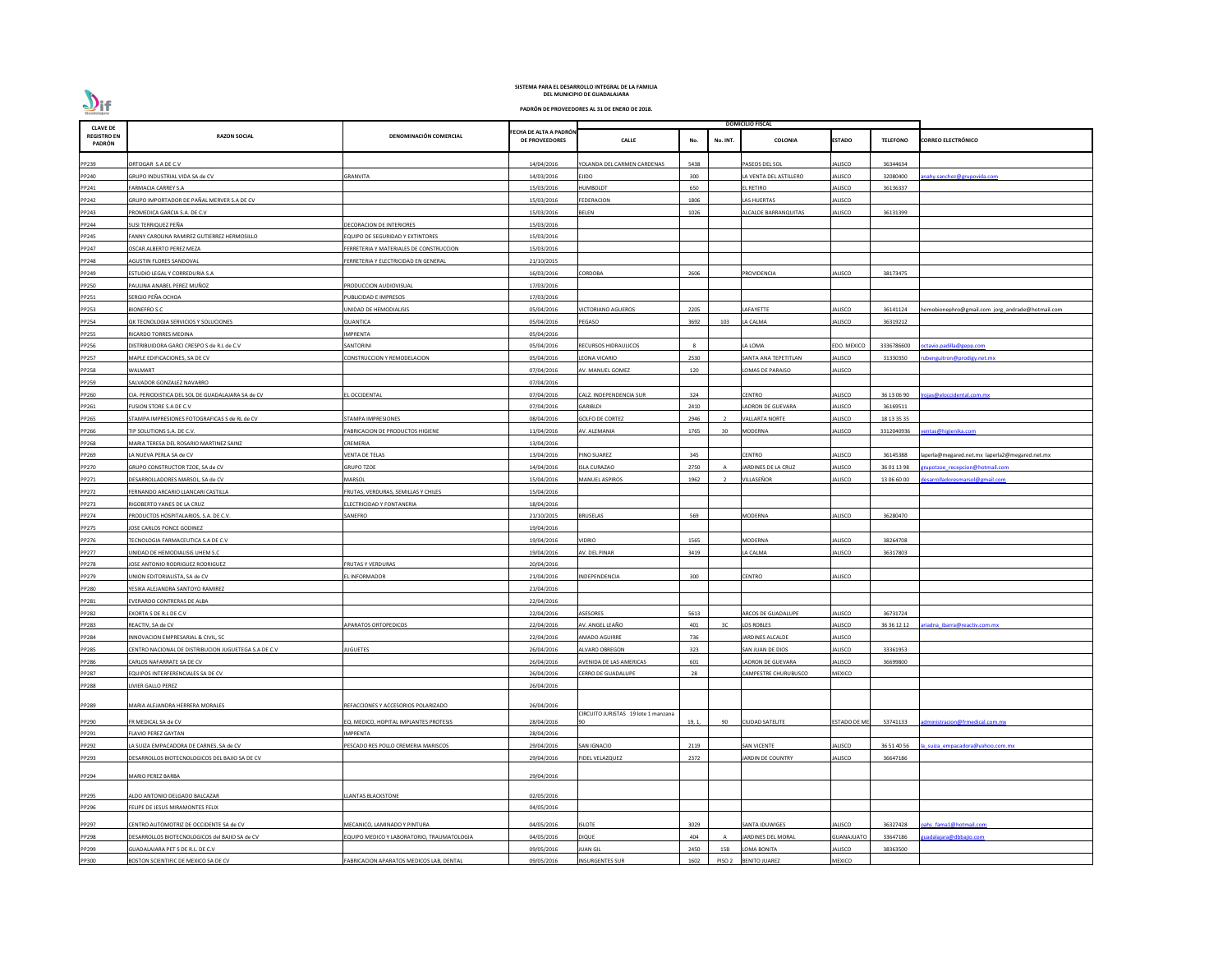

| <b>CLAVE DE</b>              |                                                              |                                            |                                                 |                                    |      |                   | <b>DOMICILIO FISCAL</b>       |                |                 |                                      |
|------------------------------|--------------------------------------------------------------|--------------------------------------------|-------------------------------------------------|------------------------------------|------|-------------------|-------------------------------|----------------|-----------------|--------------------------------------|
| <b>REGISTRO EN</b><br>PADRÓN | <b>RAZON SOCIAL</b>                                          | DENOMINACIÓN COMERCIAL                     | FECHA DE ALTA A PADRÓN<br><b>DE PROVEEDORES</b> | <b>CALLE</b>                       | No.  | No. INT.          | COLONIA                       | ESTADO         | <b>TELEFONO</b> | <b>CORREO ELECTRÓNICO</b>            |
| PP301                        | MEDARTIS S.A DE C.V                                          |                                            | 11/05/2016                                      | <b>TAIME</b>                       | 229  | -6                | CHAPULTEPEC MORALES           | MEXICO         | 3314013936      |                                      |
| PP302                        | <b>GUSTAVO RUBEN SALAS LOPEZ</b>                             |                                            | 11/05/2016                                      |                                    |      |                   |                               |                |                 |                                      |
| PP303                        | JESUS REA VILLAVERDE                                         | MATTO UNID DENTAL                          | 11/05/2016                                      |                                    |      |                   |                               |                |                 |                                      |
| PP304                        | XITH BUSINESS INTELLIGENCE, S.C.                             | CONSULTORIA EN SEGURIDAD DE LA INFORMACION | 11/05/2016                                      | <b>CUBILETE</b>                    | 2953 |                   | ARDINES PLAZA DEL SOL         | JALISCO        | 18 14 20 62     | flores@xith.com.mx                   |
| PP305                        | GRUPO IMPORTADOR DE PAÑAL MERVER SA de CV                    | ABARROTES Y PAÑALES                        | 09/05/2016                                      | <b>FEDERACION</b>                  | 1806 |                   | AS HUERTAS                    | JALISCO        | 36652189        | upomerver@hotmail.com                |
| PP306                        | JESUS REA VILLAVERDE                                         | DEPOSITO DENTAL REA MERCADO                | 13/05/2016                                      |                                    |      |                   |                               |                |                 |                                      |
| PP307                        | ALONDRA YBETTE LOPEZ RIVAS                                   |                                            | 13/05/2016                                      |                                    |      |                   |                               |                |                 |                                      |
| PP308                        | JOSE CARLOS PONCE GODINEZ                                    | MATERIAL ORTOPEDIA                         | 18/05/2016                                      |                                    |      |                   |                               |                |                 |                                      |
| PP309                        | ALONDRA YBETTE LOPEZ RUIZ                                    | <b>APARATOS ORTOPEDICOS</b>                | 18/05/2016                                      |                                    |      |                   |                               |                |                 |                                      |
| PP310                        | MARIA BERENICE CANALES LIMON                                 | <b>BANQUETES Y EVENTOS</b>                 | 09/05/2016                                      |                                    |      |                   |                               |                |                 |                                      |
| PP311                        | <b>GUSTAVO RUBEN SALAS LOPEZ</b>                             | <b>GASES MEDICINALES E INDUSTRIALES</b>    | 20/05/2016                                      |                                    |      |                   |                               |                |                 |                                      |
| PP312                        | SALVADOR MOSQUEDA RAMIREZ                                    | IMPRESOS DE TODO TIPO                      | 20/05/2016                                      |                                    |      |                   |                               |                |                 |                                      |
| PP313                        | SATRUMA de MEXICO SA de CV                                   | PRODUCTOS PARA HOSPITALES Y SERVICIOS      | 20/05/2016                                      | LUDOVICO ARIOSTO                   | 7029 |                   | OMAS UNIVERSIDAD              | JALISCO        | 31652766        | ecepcionstrauma@hotmail.com          |
| PP314                        | GUADALAJARA PET S. DE R.L DE C.V                             | LABORATORIO DE ESTUDIOS DE DIAGNOSTICO     | 20/05/2016                                      | JUAN GIL PRECIADO                  | 2450 | 15B               | L TIGRE                       | JALISCO        | 38363500        | velasco@guadalajarapet.com           |
| PP315                        | GRUPO ALIMENTICIO ROECH, S de R.L. de C.V.                   | <b>ABARROTES Y LIMPIEZA</b>                | 23/05/2016                                      | CARACOL                            | 2556 | D <sub>3</sub>    | <b>BOSQUES DE LA VICTORIA</b> | JALISCO        | 15 07 90 07     | ireccion.roech@gmail.com             |
| PP316                        | INTEGRACION Y PROMOCION DE EVENTOS, SA de CV                 | CENTROS GENERALES DE ALQUILER              | 25/05/2016                                      | PROLONGACION BELENES               | 71   |                   | ARDINES DEL VERGEL            | JALISCO        | 36 36 59 79     | rena@grupochalita.com                |
| PP317                        | PINTURAS ALTI, S.A. DE C.V.                                  | FABRICANTE DE PINTURA Y RECUBRIMIENTOS     | 20/05/2016                                      | CALLE 14                           | 2674 |                   | ZONA INDUSTRIAL               | JALISCO        | 10285477        | hernandez@pinturasalti.com           |
|                              |                                                              |                                            |                                                 |                                    | 38   |                   |                               |                |                 |                                      |
| PP318                        | QUALITY MED S.A. DE C.V                                      | INSUMOS EQUIPO MEDICO Y LABORATORIO        | 27/05/2016                                      | <b>ESCUELA MILITAR DE AVIACION</b> |      |                   | A FAYATTE                     | JALISCO        | 38271452        | osario.valdez@cuolitymedmexico.com   |
| PP319                        | DNK TELECOMUNICACIONES SA de CV                              | VENTA EQUIPO TELECOMUNIC. FOTO. CINE       | 20/05/2016                                      | MIGUEL GALINDO                     | 1817 |                   | SAN MIGUEL DE MEZQUITAN       | <b>JALISCO</b> | 38275035        | nkcontabilidad@gmail.com             |
| PP320                        | EXORTA S de RL de CV                                         | MATERIAL ORTOPEDIA Y TRAUMA                | 27/05/2016                                      | <b>ASESORES</b>                    | 5613 |                   | <b>ARCOS DE GUADALUPE</b>     | JALISCO        | 3673 1724       | lan.vazquezdelmercado@hotmail.com    |
| PP321                        | HOSPITAL MEXICO AMERICANO                                    |                                            | 27/05/2016                                      | COLOMOS                            | 2110 |                   | LADRON DE GUEVARA             | JALISCO        | 36483333        |                                      |
| PP322                        | CLASS TOURS ORGANIZACION DE VIAJES SA de CV                  | AGENCIA VIAJES                             | 30/05/2016                                      | AV. LOPEZ MATEOS SUR               | 2077 | 24                | CHAPALITA                     | JALISCO        |                 |                                      |
| PP323                        | PLAYERAS Y MAS, SA de CV                                     | PRENDAS VESTIR                             | 30/05/2016                                      | AV. MEXICO                         | 2500 |                   | ADRON DE GUEVARA              | JALISCO        | 36 16 83 14     | <u>ventas@playerasymas.com.mx</u>    |
| PP324                        | VISUAL E IMPRESOS, S.A. DE C.V.                              | IMPRENTA LITOGRAFICA                       | 27/05/2016                                      | <b>BASILIO VADILLO</b>             | 814  |                   | A HUERTA BAEZA                | JALISCO        | 36556285        | sualeimpresos@hotmail.com            |
| PP325                        | MEDARTIS, S.A. DE C.V.                                       | IMPLANTES PARA CIRUGIAS MAXILOFACIAL       | 27/05/2016                                      | PRESIDENTE MASARIK                 | 111  | PISO <sub>1</sub> | POLANCO V SECCION             | DE             | (55)33006054    | laniel.sommer@medartis.com           |
| PP326                        | JNIONINJUS, SC                                               | NOTARIA 34                                 | 01/06/2016                                      | AV. TEPEYAC                        |      |                   |                               |                |                 |                                      |
| PP327                        | UNIDAD DE OCULOPLÁSTICA ORVILAG, S.C.                        | ORVILAG                                    | 21/10/2015                                      | AV.BETHOVEEN                       | 5043 | A                 | A ESTANCIA                    | <b>JALISCO</b> | 36294236        | rvileg@yahoo.com.mx                  |
| PP328                        | SUPER CERCAS DE ALAMBRE IMPERMEABILIZANTES Y SERVICIOS, SA d | <b>CERCAS DE ALAMBRE</b>                   | 02/06/2016                                      | QUEBRADA                           | 3218 |                   | STA. EDWVIGES                 | JALISCO        | 36 31 10 91     | entas@supercercas.com                |
| PP329                        | LUIS ANTONIO OCHOA VALDOVINOS                                | <b>TALLER IMPRENTA</b>                     | 02/06/2016                                      |                                    |      |                   |                               |                |                 |                                      |
| PP330                        | SISTEMAS OPERATIVOS DE OCCIDENTE, SA de CV                   | TECN DE INFORMACION                        | 03/06/2016                                      | AV. CUBILETE                       | 2953 | 101               | JARD. PLAZA DEL SOL           | JALISCO        | 47 37 66 55     | karina.lopez@sooc.mx                 |
| PP331                        | SOLUCIONES INTELIGENTES TECNOLOGICAS, SA de CV               | SOLUCIONES TECNOLOGICAS                    | 03/06/2016                                      | ADMINISTRADORES                    | 5127 |                   | JARD. DE GUADALUPE            | <b>JALISCO</b> | 14 04 04 00     | ramirez@gruposite.com.mx             |
| PP332                        | ALEJANDRO LOPEZ HERNANDEZ                                    | VIDRIOS Y ALUMINIO                         | 08/06/2016                                      |                                    |      |                   |                               |                |                 |                                      |
| PP333                        | JUAN JOSE RAMIREZ JIMENEZ                                    |                                            | 08/06/2016                                      |                                    |      |                   |                               |                |                 |                                      |
| PP334                        | BELEN CANAHUI ROSALES                                        |                                            | 08/06/2016                                      |                                    |      |                   |                               |                |                 |                                      |
| PP335                        | JOAQUIN ALMENDAREZ CHAVEZ                                    | TALLER DE HERRERIA                         | 09/06/2016                                      |                                    |      |                   |                               |                |                 |                                      |
| PP336                        | COTLA, SA de CV                                              | FERRETEROS Y ELECTRICOS                    | 09/06/2016                                      | <b>HIDALGO</b>                     | 370  |                   | CENTRO                        | JALISCO        | 39 57 89 01     | entadirecta@comercialtlaquepaque.com |
| PP337                        | <b>LENA RIEBELING NAVARRO</b>                                | ALUMINIO Y VIDRIO                          | 10/06/2016                                      |                                    |      |                   |                               |                |                 |                                      |
| PP338                        | DISTRIBUCIONES MORFIN DE OCCIDENTE S.A DE C.V                |                                            | 10/06/2016                                      | JUAN DE DIOS ROBLEDA               | 877  |                   | ΑΙΡΙΤΑ                        | JALISCO        | 36430149        |                                      |
| PP339                        | ZERIFAR S.A DE C.V                                           | MEDICINA Y MATERIAL CURACION               | 10/06/2016                                      | MIER Y PESADO                      | 26   |                   | ARAGON LA VILLA               | JALISCO        | 3339886237      | bberto.durando3@rifar.com.mx         |
| PP340                        | ROBERTO MARTIN HERNANDEZ DUARTE                              | FERRETERIA Y DERIVADOS                     | 10/06/2016                                      |                                    |      |                   |                               |                |                 |                                      |
|                              |                                                              |                                            |                                                 |                                    |      |                   |                               |                |                 |                                      |
| PP341                        | CLAUDIO CASTAÑEDA VAZQUEZ                                    | <b>PATOLOGIA</b>                           | 10/06/2016                                      |                                    |      |                   |                               |                |                 |                                      |
| PP342                        | JONATHAN JOSE DE JESUS GONZALEZ PEREZ                        |                                            | 10/06/2016                                      |                                    |      |                   |                               |                |                 |                                      |
| PP343                        | BELEN CANAHUI ROSALES                                        | MATERIAL OFTALMICO                         | 14/06/2016                                      |                                    |      |                   |                               |                |                 |                                      |
| PP344                        | HOSPITAL MEXICO AMERICANO, S.C.                              | SERVICIOS HOSPITALARIOS                    | 15/06/2016                                      | COLOMOS                            | 2110 |                   | AYUNTAMIENTO                  | <b>MEXICO</b>  | 36 48 33 33     | entas@hma.com.mx                     |
| PP345                        | GABRIELA ELISA HERNANDEZ MENDEZ                              |                                            | 15/06/2016                                      |                                    |      |                   |                               |                |                 |                                      |
| PP346                        | FRANCISCO FLORES AGUIRRE                                     | SERVICIO FOTOGRAFICO                       | 16/06/2016                                      |                                    |      |                   |                               |                |                 |                                      |
| PP347                        | JOFRESKIR, S.A. de C.V.                                      | FRITANGAS Y PALETAS                        | 16/06/2016                                      | <b>HERIBERTO FRIAS</b>             | 1439 | 402               | DEL VALLE                     | D.F.           |                 |                                      |
| PP348                        | IRMA VELAZQUEZ HERNANDEZ                                     | MEDALLAS Y TROFEOS                         | 20/06/2016                                      |                                    |      |                   |                               |                |                 |                                      |
| PP349                        | TROFEOS BJ, SA de CV                                         | MEDALLAS Y TROFEOS                         | 20/06/2016                                      | AV. ALCALDE                        | 890  |                   | <b>SECTOR HIDALGO</b>         | JALISCO        | 36 14 36 56     | entas@trofeosbj.com.mx               |
| PP350                        | RIGOBERTO ROMERO BARBA                                       | <b>GLOBOS DECORA Y SUMINISTROS</b>         | 20/06/2016                                      |                                    |      |                   |                               |                |                 |                                      |
| PP351                        | LECTRO INDUSTRIAL TAPATIA, SA de CV                          | MATERIAL ELECTRICO                         | 20/06/2016                                      | AV. 8 DE JULIO                     | 1146 |                   | MODERNA                       | <b>JALISCO</b> | 36 19 14 53     | braham.ramirez@grupoascencio         |
|                              |                                                              |                                            |                                                 |                                    |      |                   |                               |                |                 |                                      |
| PP353                        | TUBULARES REYES, SA de CV                                    | FABRICA CATRES, COLCHONETAS                | 21/06/2016                                      | AV. ACUEDUCTO                      | 3504 |                   | TOLUQUILLA                    | JALISCO        | 35 63 68 81     | ubularesreyess@gmail.com             |
| PP354                        | <b>GABRIELA PORRAS RANGEL</b>                                | ASESORIA EN PSICOLOGIA                     | 23/06/2016                                      |                                    |      |                   |                               |                |                 |                                      |
|                              |                                                              |                                            |                                                 |                                    |      |                   |                               |                |                 |                                      |
| PP355                        | ASPER SUCESORES, SA de cv                                    | COBIJAS, COBERTORES, Y DERIVADOS           | 23/06/2016                                      | <b>GIGANTES</b>                    | 302  |                   | ANALCO                        | JALISCO        | 36 18 72 04     | entas@cobertoresasper.com.mx         |
| PP356                        | EVA JETZABEL RAMIREZ HERNANDEZ                               |                                            | 23/06/2016                                      |                                    |      |                   |                               |                |                 |                                      |
| PP357                        | YUDILENY CARRILLO CAMARENA                                   | PC SOFTWARE                                | 23/06/2016                                      |                                    |      |                   |                               |                |                 |                                      |
| PP358                        | LESLIE ALEJANDRA SEGURA VILLALOBOS                           | GOO POWER                                  | 24/06/2016                                      |                                    |      |                   |                               |                |                 |                                      |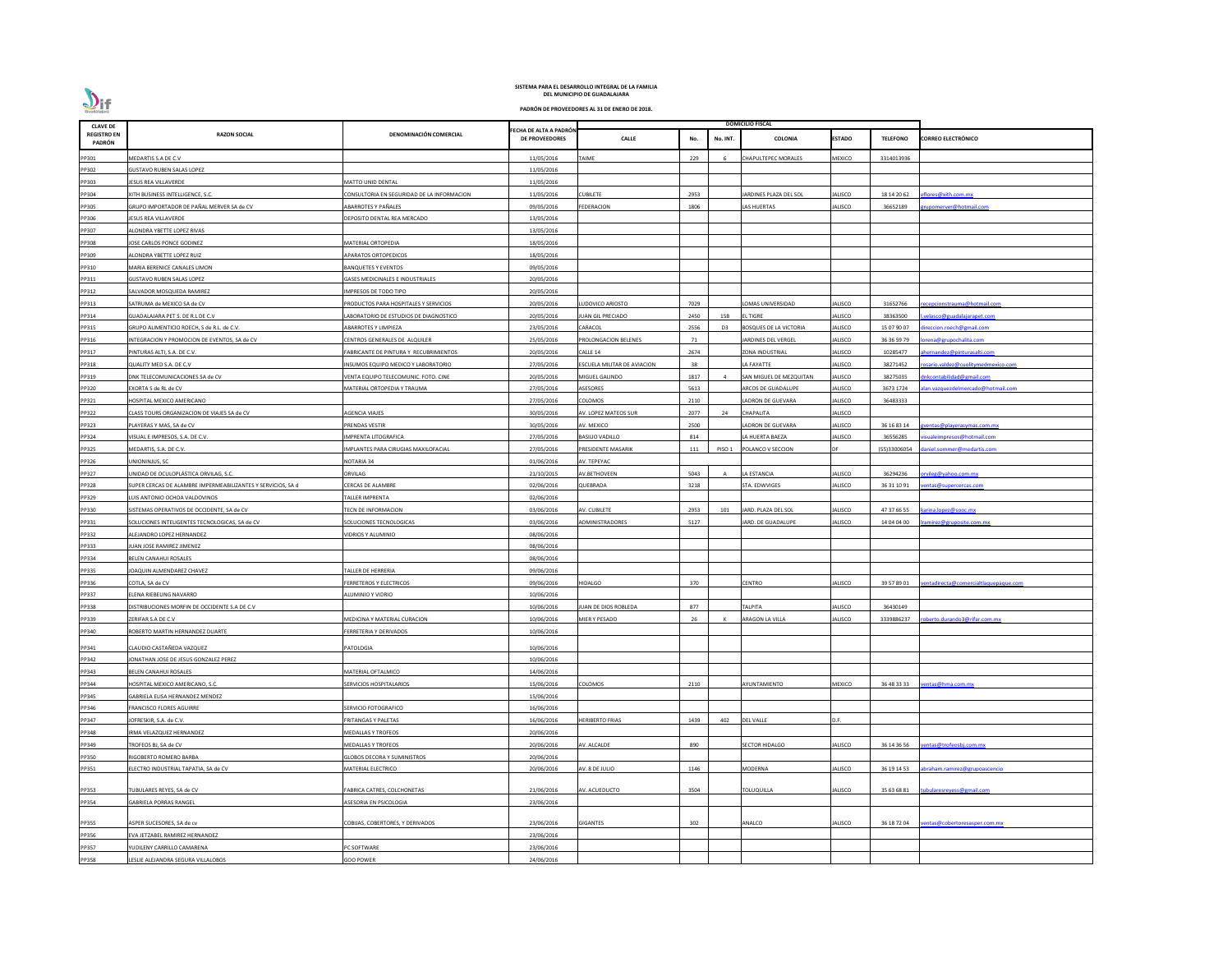| <b>CLAVE DE</b>              |                                                              |                                       |                                                 |                             | <b>DOMICILIO FISCAL</b> |          |                              |                   |                  |                                             |
|------------------------------|--------------------------------------------------------------|---------------------------------------|-------------------------------------------------|-----------------------------|-------------------------|----------|------------------------------|-------------------|------------------|---------------------------------------------|
| <b>REGISTRO EN</b><br>PADRÓN | <b>RAZON SOCIAL</b>                                          | DENOMINACIÓN COMERCIAL                | FECHA DE ALTA A PADRÓN<br><b>DE PROVEEDORES</b> | <b>CALLE</b>                | No.                     | No. INT. | COLONIA                      | <b>ESTADO</b>     | <b>TELEFONO</b>  | <b>CORREO ELECTRÓNICO</b>                   |
| PP359                        | CUIDADOS INTEGRALES DE ENFERMERAS PROFESIONALES, S.C.        | <b>SERVICIO ENFERMERAS</b>            | 24/06/2016                                      | MANUEL J. CLOUTHIER         | 899                     |          | ARD. DE GUADALUPE            | ALISCO            | 36 20 70 25      | tepro @hotmail.com                          |
| PP360                        | ALTA ESPECIALIDAD EN MEDICAMENTOS DE JALISCO, SA de CV       | MEDICAMENTOS                          | 24/06/2016                                      | MANUEL J. CLOUTHIER         | 899                     |          | ARD. DE GUADALUPE            | ALISCO            | 36 14 44 99      | arate55@hotmail.com                         |
| PP361                        | MONSERRAT OCHOA HERRERA                                      | <b>FEXTIL Y PROMOCIONAL</b>           | 27/06/2016                                      |                             |                         |          |                              |                   |                  |                                             |
| PP362                        | TUBULARES REYES, S.A. de C.V.                                | <b>ABRICA CATRES</b>                  | 27/06/2016                                      | CARRTERA A MASECA           | 3504                    |          | <b>TOLUQUILLA</b>            | ALISCO            | 35 63 68 82      | doularesreyess@gmail.com                    |
| PP363                        | TUBULARES REYES SA DE CV                                     | <b>MUEBLES TUBULARES</b>              | 27/06/2016                                      | AV. ACUEDUCTO               | 3504                    |          | <b>TOLUQUILLA</b>            | ALISCO            | 35636881         | ibulares reyes@yahoo.com.mx                 |
| PP364                        | INSTITUTO DE ESPECIALIDADES NEFROLOGICAS                     |                                       | 29/06/2016                                      | AV. TONALA                  | 271                     |          | A CABAÑA                     | JALISCO           | 15237537         | cturacion@hotmail.com                       |
| PP365                        | SERGIO GUERRERO FRANCO                                       | ALLER MECANICO                        | 30/06/2016                                      |                             |                         |          |                              |                   |                  |                                             |
| PP366                        | PAGINA TRES, S.A.                                            | MILENIO DIARIO                        | 30/06/2016                                      | CALZ. DEL AGUILA            | 81                      |          | <b>MODERNA</b>               | ALISCO            | 36 68 31 00      | bbranzassus cripciones.jal@milenio.com      |
| PP367                        | COMERCIALIZADORA DE IMPLANTES Y MEDICAMENTOS MEDIPACK, SA CV | IMPLANTES Y MEDICINAS                 | 01/07/2016                                      | SATELITE                    | 2790                    |          | JARD DEL BOSQUE              | JALISCO           | 36 17 35 15      | irginia.baez@medipack.org.mx                |
| PP368                        | GRUPO INDUSTRIAL MEXLAB, SA de CV                            | PRUEBAS DE LABORATORIO                | 04/07/2016                                      | SUSANA GOMEZ PALAFOX        | 5486                    |          | PASEOS DEL SOL               | ALISCO            | 36 34 23 61      | rge@grupomexlab.com                         |
| PP369                        | OFICINA DE DEFENSORIA DE LOS DERECHOS                        |                                       | 04/07/2016                                      | <b>VICENTE SUAREZ</b>       | 17                      |          | <b>HIPODROMO</b>             | <b>DF</b>         | 5552115946       | ddinfancia17@gmail.com                      |
| PP370                        | QUIPOS ELECTRONICOS DE SEGURIDAD PRIVADA, SA de CV           | SEGURIDAD Y MONITOREO                 | 04/07/2016                                      | AV. CORDILLERAS             | 1247                    |          | RESIDENCIAL MOCTEZUMA        | ALISCO            | 36 57 14 50      | entas@eeps.mx                               |
| PP371                        | HIDRO SUSTENTO DE MEXICO, SA de CV                           | EQ HIDRONEUMATICO                     | 05/07/2016                                      | ENRIQUE DIAZ DE LEON        | 691                     |          | MODERNA                      | ALISCO            | 38 12 03 31      | ervicios@mgb.com.mx                         |
| PP372                        | EDGAR GERARDO DE LA CRUZ ARENAS GARNICA                      | REPARACION LINEA BLANCA               | 05/07/2016                                      |                             |                         |          |                              |                   |                  |                                             |
| PP373                        |                                                              |                                       |                                                 | AV. SOLIDARIDAD             | 60                      |          | EXTRAMUROS                   | ALISCO            | 31 25 15 89      |                                             |
|                              | PRODUCTOS ALIMENTICIOS DE LOS ALTOS SPR de RL de CV          |                                       | 18/07/2016                                      |                             |                         |          |                              |                   |                  | strid@metzhi.net                            |
| PP374                        | WIDE EYES MEDIA, S.A. DE C.V.                                | WIDE EYES MEDICAL                     | 18/07/2016                                      | VOLCAN                      | 214                     |          | OMAS DE CHAPULTEPEC          |                   | 55 5202 8218     | merlo@grupomerlo.com.mx                     |
| PP375                        | ERGONOMIA Y DISEÑO EN MUEBLES, SA de CV                      | <b>MOBILIARIO DE OFICINA</b>          | 19/07/2016                                      | <b>RIO GRANDE</b>           | 559                     |          | EL VERGEL                    | JALISCO           | 36 06 40 57      | arcos perez@ergonomiaenmuebles.com.mx       |
| PP376                        | MODA EN BAMBU, SA de CV                                      |                                       | 22/07/2016                                      | ACATEMPAN                   | 2125                    |          | CHAPULTEPEC COUNTRY          | ALISCO            | 38 25 46 32      | entas@bambuaganik.com                       |
| PP377                        | DISTRIBUIDORES DE PAPELERIA ROTT, SA de CV                   | PAPELERIA Y TONNER                    | 26/07/2016                                      | CHIMALPOPOCA                | 4479                    |          | EL ZAPOTE                    | ALISCO            | 31 21 37 36      | garibay rott@hotmail.com                    |
| PP378                        | OLGA LEON LEON                                               | COLCHONES, COLCHONETAS, PROTECTORES   | 27/07/2016                                      |                             |                         |          |                              |                   |                  |                                             |
| PP379                        | SERVICIOS IMAGENOLOGICOS DE OCCIDENTE, SA de CV              | CENTRO DE DIAGNOSTICO MEDICO          | 04/08/2016                                      | AV. LOPEZ MATEOS            | 1042                    |          | TALIA PROVIDENCIA            | ALISCO            | 36 48 54 54      | arduno@grupo-rio.com                        |
| PP380                        | AUTONOVA, SA de CV                                           | COMPRA VENTA DISTRIBUCION AUTOMOVILES | 08/08/2016                                      | 16 DE SEPTIEMBRE            | 1066                    |          | MODERNA                      | ALISCO            | 36 19 36 72      | <u>ena.meza@autonova.com.mx</u>             |
| PP381                        | FELIPE DE JESUS MIRAMONTES FELIX                             | ABRICA SILLAS DE RUEDAS               | 08/08/2016                                      |                             |                         |          |                              |                   |                  |                                             |
| PP382                        | IUAN DE DIOS HERNANDEZ GONZALEZ                              | IMPRESOS                              | 09/08/2016                                      |                             |                         |          |                              |                   |                  |                                             |
| PP383                        | <b>ERNANDO RUIZ MARTINEZ</b>                                 | <b>RTICULOS PARA DECORACION</b>       | 10/08/2016                                      |                             |                         |          |                              |                   |                  |                                             |
| PP384                        | GRUPO GC LIDER, SA de CV                                     | <b>FROFEOS Y MEDALLAS</b>             | 10/08/2016                                      | ENRIQUE DIAZ DE LEON        | 836                     |          | ARTESANOS                    | ALISCO            | 38 27 16 92      | garcia@hotmail.com                          |
| PP385                        | EURO ALEMANA, SA de CV                                       | <b>/ENTA DE VEHICULOS</b>             | 11/08/2016                                      | <b>AV VALLARTA</b>          | 5300                    |          | ARDINES VALLARTA             | ALISCO            | 37 77 19 19      | iguel.fuentes@euroalemana.com.mx            |
| PP386                        | ARSENAL MEDICO, S.A. DE C.V.                                 | MEDICAMENTOS                          | 23/08/2016                                      | <b>FRANZ SCHUBERT</b>       | 5407                    |          | LA ESTANCIA                  | ALISCO            | 36 73 98 40      | senalmedico@hotmail.com                     |
| PP387                        | UNIONINJUS, S.C.                                             | NOTARIA PUBLICA N 34                  | 24/08/2016                                      | AV. TEPEYAC                 | 4253                    |          | PRADOS TEPEYAC               | <b>ALISCO</b>     | 36 47 09 45      | icardosvera@hotmail.com                     |
| PP388                        | EMULSIONES ASFALTICAS DE AGUASCALIENTES, SA de CV            | ASFALTEK                              | 24/08/2016                                      | AV. TOPACIO                 | 2915                    | 9A       | <b>BOSQUE DE LA VICTORIA</b> | ALISCO            | 31 22 22 21      | jorgeriveraguerrero@hotmail.com             |
| PP389                        | PRODUCTOS GRANUM, S.A. DE C.V.                               | GRANUM                                | 25/08/2016                                      | OBREROS DE CANANEA          | 789                     |          | <b>CONSTITUCIÓN</b>          | alisco            | 33432678         | fernandlm123@hotmail.com y ventas@granum.ws |
| PP390                        | MARIA MARTHA CALVILLO PEREZ                                  | <b>FORTILLAS DE HARINA</b>            | 25/08/2016                                      |                             |                         |          |                              |                   |                  |                                             |
|                              |                                                              |                                       |                                                 |                             |                         |          |                              |                   |                  |                                             |
| PP391                        | PRODUCCION, TECNOLOGIA Y VANGUARDIA, SA de CV                | MOBILIARIO OFICINA Y ESCOLAR          | 25/08/2016                                      | <b>DONATO GUERRA</b>        | 560                     |          | <b>CENTRO</b>                | JALISCO           | 36 13 73 05      | mfhermmanluxe@yahoo.com.mx                  |
|                              |                                                              |                                       |                                                 |                             |                         |          |                              |                   |                  |                                             |
| PP392                        | ISMAR SOLUCIONES DINAMICAS S de RL de CV                     | ELABORACION DE ALIMENTOS GRANOLA      | 26/08/2016                                      | AVENIDA D                   | 865                     |          | SEATTLE                      | JALISCO           | 33 42 02 06      | orberto@ismar.com.mx                        |
| PP393                        | IOSE DE JESUS RUIZ BARRIOS                                   | <b>IRE NEUMATICA COMPRESORES</b>      | 26/08/2016                                      |                             |                         |          |                              |                   |                  |                                             |
| PP394                        | ROTOVINIL, SA de CV                                          | <b>FABRICA JUGUETES</b>               | 29/08/2016                                      | <b>BLAS GALINDO</b>         | 2881                    |          | SAN MIGUEL DE HUENTITAN      | JALISCO           | 36 98 63 63      | entas@perrisimo.com.mx                      |
| PP395                        | PABLO MUÑOZ RODRIGUEZ                                        | CLINICA DE RETINA                     | 30/08/2016                                      |                             |                         |          |                              |                   |                  |                                             |
| PP396                        | PRODUCTOS LACTEOS ACATIC, SC de RL                           | ACTEOS                                | 30/08/2016                                      | MIGUEL BLANCO               | 44                      |          | CENTRO                       | ALISCO            | (01) 378 715 147 | antonio80@yahoo.com                         |
| PP397                        | SERVICIOS Y MONTAJES DE EXPOSICIONES S.A. DE C.V.            |                                       | 31/08/2016                                      | AV. FUNDIDORA               | 501                     | 10       | <b>OBRERA</b>                | <b>NUEVO LEON</b> | 8180002222       | cturacion@ormex.com                         |
| PP398                        | GILBERTO ALONSO GONZALEZ SANCHEZ                             | ELECTRICO                             | 31/08/2016                                      |                             |                         |          |                              |                   |                  |                                             |
| PP399                        | CENTRO URODINAMICO DE JALISCO, SC                            | STUDIOS URODINAMICOS                  | 31/08/2016                                      | <b>PEDRO BUZETA</b>         | 842                     |          | CHAPULTEPEC COUNTRY          | ALISCO            | 36 30 00 03      | omagda@hotmail.com                          |
| PP400                        | VIOLETA DE LEON ROMERO                                       | ROPA                                  | 01/09/2016                                      |                             |                         |          |                              |                   |                  |                                             |
| PP401                        |                                                              | EQ PARA LABORATORIO                   | 05/09/2016                                      | <b>SAN LUIS</b>             | 84                      |          | <b>GRANJAS ESTRELLA</b>      | D.F.              | 56 07 13 11      | entas@velaquin.com.mx                       |
|                              | CIENTIFICA VELAQUIN, SA de CV                                |                                       |                                                 |                             |                         |          |                              |                   |                  |                                             |
| PP402                        | ANZALDO EVENTOS S de RL de CV                                | MOBILIARIO PARA EVENTOS               | 08/09/2016                                      | <b>HDA LAURELES</b>         | 49                      |          | HDA DEL VALLE                | JALISCO           |                  |                                             |
| PP403                        | MEDI PLUS DEL PACIFICO, SA de CV                             | MEDICAMENTOS AL MAYOREO               | 09/09/2016                                      | AV. MANUEL ACUÑA            | 2790                    |          | PRADOS PROVIDENCIA           | ALISCO            | 36 40 38 54      | ndralop.ventas@outlook.com                  |
| PP404                        | BRENDA JOSEFINA UVENCE GUERRERO                              | HOCOLATE UVENCE                       | 09/09/2016                                      |                             |                         |          |                              |                   |                  |                                             |
| PP405                        | CARLOS NAFARRETE, SA de CV                                   | EQUIPO MEDICO                         | 09/09/2016                                      | AV. DE LAS AMERICAS         | 601                     |          | ADRON DE GUEVARA             | JALISCO           | 36 69 98 00      | artin.rouret@gmail.com                      |
| PP406                        | CARLOS MARTIN FLORES AMADO                                   | ROTULISTA                             | 13/09/2016                                      |                             |                         |          |                              |                   |                  |                                             |
| PP407                        | EL ZAPATO AGIL IBARRA GARIBAY PROMOTORES SA de CV            | L ZAPATO AGIL                         | 13/09/2016                                      | <b>ROBLES GIL</b>           |                         |          |                              |                   |                  |                                             |
| PP408                        | FLOSOL MOTORS, SA de CV                                      | <b>VENTA Y COMPRA DE AUTOS</b>        | 14/09/2016                                      | EULOGIO PARRA               | 2500                    |          | OMAS DE GUEVARA              | JALISCO           | 36 48 52 56      | aguirre@flosolmotors.com                    |
| PP409                        | CONSTRUCCIONES LEVISA, SA de CV                              | CONSTRUCTORA                          | 14/09/2016                                      | LOYOLA                      | 4333                    |          | CIUDAD DE LOS NIÑOS          | ALISCO            | 33 33 68 97      | agd1980@yahoo.com                           |
| PP410                        | VAMSA NIÑOS HEROES. SA de CV                                 | NISSAN NIÑOS HEROES                   | 15/09/2016                                      | AV NIÑOS HEROES             | 963                     |          | MODERNA                      | ALISCO            | 38 37 55 55      | anuel.monroy@nissannh.mx                    |
| PP411                        | COPIADORAS OCHOA, SA de CV                                   | COPIADORAS VENTARENTA                 | 15/09/2016                                      | <b>CRUZ VERDE</b>           | 521                     |          | ARTESANOS                    | ALISCO            | 38 26 65 00      | fren.ochoa@tecnocopy.com.mx                 |
| PP412                        | HEALT GROUP INDUSTRIAS DE MEXICO, SA de CV                   | ORTOPEDIA ORTIZ                       | 19/09/2016                                      | <b>AV VALLARTA</b>          | 6245                    |          | CIUDAD GRANJA                | <b>ALISCO</b>     | 37 77 40 00      | citaciones@ortiz.biz                        |
| PP413                        | SEMOLE ALIMENTICIA DE OCCIDENTE, SA de CV                    | ALIMENTOS COMPRA VENTA                | 20/09/2016                                      | <b>MIRASOL</b>              | $\overline{4}$          |          | JARDINES DE SANTA MARIA      | JALISCO           | 15 62 29 24      | mole.ac@gmail.com                           |
|                              |                                                              |                                       |                                                 | CARRT TLAJOMULCO SAN ISIDRO |                         |          |                              |                   |                  |                                             |
| PP414                        | DISTRIBUIDORA DE MUEBLES Y EQUIPOS DE ACERO DIMU, SA de CV   | MUEBLES OFICINA DIMU                  | 20/09/2016                                      | MAZATEPEC                   | 615                     |          | SANTA CRUZ DE LAS FLORES     | <b>JALISCO</b>    | 37 96 05 29      | distribuidoradimu@gmail.com                 |

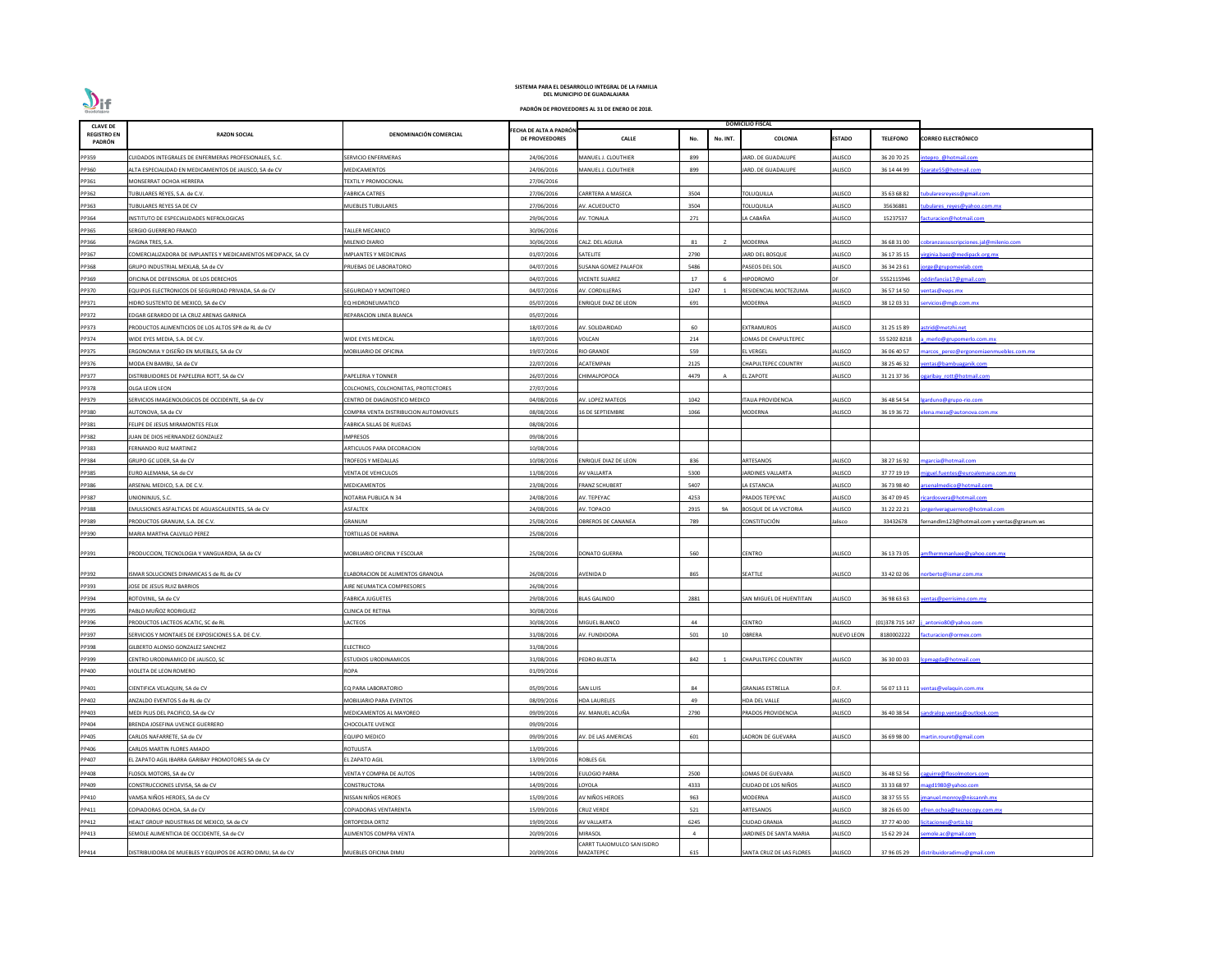| <b>CLAVE DE</b>              |                                                       |                                            |                                                 |                                       | <b>DOMICILIO FISCAL</b> |          |                                     |                  |                 |                                              |
|------------------------------|-------------------------------------------------------|--------------------------------------------|-------------------------------------------------|---------------------------------------|-------------------------|----------|-------------------------------------|------------------|-----------------|----------------------------------------------|
| <b>REGISTRO EN</b><br>PADRÓN | <b>RAZON SOCIAL</b>                                   | DENOMINACIÓN COMERCIAL                     | FECHA DE ALTA A PADRÓN<br><b>DE PROVEEDORES</b> | <b>CALLE</b>                          | No.                     | No. INT. | COLONIA                             | <b>ESTADO</b>    | <b>TELEFONO</b> | <b>CORREO ELECTRÓNICO</b>                    |
| PP415                        | MAYORISTA DE MUEBLES Y EQUIPOS, SA de CV              | MUEBLES OFICINA                            | 20/09/2016                                      | AGUSTIN YAÑEZ                         | 2360                    | - D      | <b>RCOS VALLARTA</b>                | JALISCO          | 36 15 93 57     | nayoris tas@yahoo.com.mx                     |
| PP416                        | GRUPO ONITMEX, SA de CV                               | ARTICULOS PARA LIMPIEZA                    | 20/09/2016                                      | CARRET EL VERDE                       | 2320                    |          | EL VERDE                            | <b>JALISCO</b>   | 36 89 33 43     | ballesca@onit.mx                             |
| PP417                        | GRUPO MIXZOC, SA de CV                                | LIMPIEZA INTEGRAL                          | 20/09/2016                                      | HIDALGO                               | 72                      |          | SAN SEBASTIANITO                    | <b>JALISCO</b>   | 33 31 75 15     | ixzoc12@gmail.com                            |
| PP418                        | KAO ARRENDADORA, SA de CV                             | <b>BAÑOS PORTATILES</b>                    | 20/09/2016                                      | CIRC. AGUSTIN YAÑEZ                   | 2360                    |          | <b>BARRERA</b>                      | <b>JALISCO</b>   | 36 15 75 81     | ao8114@gmail.com                             |
| PP420                        | ASESORES MEDICOS, SA de CV                            | SERVICIOS MEDICOS AMBULATORIOS             | 21/09/2016                                      | AV. RIO NILO                          | 7324                    |          | LOMAS DEL CAMICHIN                  | <b>JALISCO</b>   | 36 15 50 29     | barboza@asesoresmedicos.com.mx               |
| PP421                        | ALFREDO GUERRERO ZORRILLA                             | FOTOS PANORAMICAS                          | 22/09/2016                                      |                                       |                         |          |                                     |                  |                 |                                              |
| PP422                        | DYTSA, SA de CV                                       | SERVICIOS DE HEMODIALISIS                  | 23/09/2016                                      | AV. GOLFO DE CORTEZ                   | 2974                    |          | Vallarta Norte                      | Jalisco          | 3615 64 87 y 88 | dytsa@dytsa.com                              |
| PP423                        | SALVADOR CAMARENA MEDINA                              | CONSTRUCTOR                                | 26/09/2016                                      |                                       |                         |          |                                     |                  |                 |                                              |
| PP424                        | HORACIO GARCÍA SERVIN                                 |                                            | 29/09/2016                                      |                                       |                         |          |                                     |                  |                 |                                              |
| PP425                        | CARLOS CUELLAR HERNANDEZ                              | <b>IMPLANTES COMPRA VENTA</b>              | 06/10/2016                                      |                                       |                         |          |                                     |                  |                 |                                              |
| PP426                        | DIANA KAREN JIMÉNEZ DÁVILA                            | <b>TACOS MAYOREO</b>                       | 10/10/2016                                      |                                       |                         |          |                                     |                  |                 |                                              |
| PP427                        | ALBERTO PEREZ SANCHEZ                                 | RENTA DE AUDIO Y ESCENARIO                 | 10/10/2016                                      |                                       |                         |          |                                     |                  |                 |                                              |
| PP428                        | ALEJANDRO CAMACHO OROZCO                              | ABORATORIO DENTAL                          | 10/10/2016                                      |                                       |                         |          |                                     |                  |                 |                                              |
| PP429                        | EXHIBE TUS IDEAS, Sde RL de CV                        | <b>TOLDOS VENTA</b>                        | 10/10/2016                                      | AV. ALEMANIA                          | 1216                    |          | <b>MODERNA</b>                      | <b>JALISCO</b>   | 36 20 14 49     | exhideas@gmail.com                           |
|                              |                                                       | <b>FABRICA PROD ORGANICOS</b>              |                                                 | AV. PASEO SOLARES (COTO VALERIA)      | 2175                    | 169      |                                     | <b>JALISCO</b>   | 36 13 66 90     |                                              |
| PP430                        | MATEDIC, SA de CV                                     |                                            | 11/10/2016                                      |                                       |                         |          | <b>FRACC. SOLARES</b>               |                  |                 | franciscogas@citripower.com.mx               |
| PP431                        | MARIO RIOS CASILLAS                                   | <b>IMPRENTA</b>                            | 13/10/2016                                      |                                       |                         |          |                                     |                  |                 |                                              |
| PP432                        | JLISES NAHLE BADILLO                                  | MODULOS DE HULE ESPUMA                     | 13/10/2016                                      |                                       |                         |          |                                     |                  |                 |                                              |
| PP433                        | ESTRUCTUS, S.A. DE C.V.                               | CONSTRUCCION                               | 14/10/2016                                      | TURIN                                 | 2796                    | 202      | TALIA PROVIDENCIA                   | JALISCO          | 33 65 11 11     | estructus@gmail.com                          |
| PP434                        | CORPORATIVO COMERCIAL NOVAS, S.A. DE C.V.             | HIGIENIZANTE PARA HOSPITALES               | 14/10/2016                                      | SAN ANTONIO                           |                         |          | LA FUENTES                          | <b>JALISCO</b>   | 31 33 99 59     | ddo@novas-soluciones.mx                      |
| PP435                        | PINTURAS COLORED, SA DE CV                            | PINTURA                                    | 17/10/2016                                      | CALLE 14                              | 2674                    |          | ZONA INDUSTRIAL                     | JALISCO          |                 | entas@pinturascolored.com.mx                 |
| PP436                        | LOVIMEDIC, SA DE CV                                   | MATERIAL QUIRURGICO                        | 17/10/2016                                      | <b>IUAN MANUEL</b>                    | 1401                    |          | LADRON DE GUEVARA                   | JALISCO          | 38 26 82 54     | :obranza@lovimedic.com.mx                    |
| PP437                        | LECHERA GUADALAJARA S.A. DE C.V.                      |                                            | 19/10/2016                                      | RIO ALAMO                             | 2381                    |          |                                     | <b>JALISCO</b>   |                 |                                              |
| PP438                        | MARIA GUADALUPE ANDRADE LARES                         | FERRETERIA Y HERRAJES                      | 20/10/2016                                      |                                       |                         |          |                                     |                  |                 |                                              |
| PP439                        | SANDRA MELISA MELCHOR CURIEL                          | COMERCIO DE TECNOLOGIAS                    | 21/10/2016                                      |                                       |                         |          |                                     |                  |                 |                                              |
| PP440                        | SARA ELIZABETH PEREZ LOPEZ                            | ORTOPEDIA ORTIZ                            | 21/10/2016                                      |                                       |                         |          | ARCOS DE ZAPOPAN 1a y 2da           |                  |                 |                                              |
| PP441                        | VALLARTA INTERNACIONAL S.A. DE C.V.                   |                                            | 25/10/2016                                      | ARCO ALEJANDRO                        | 455                     |          | SECCION<br>MIGUEL HIDALGO, LOMAS DE | <b>JALISCO</b>   |                 |                                              |
| PP442                        | FAMILIA DIGITAL S DE RL DE CV                         |                                            | 25/10/2016                                      | <b>MONTES URALES</b>                  | 445                     |          | CHAPULTEPEC                         | D.F.             |                 |                                              |
| PP443                        | <b>GRUPO DAHIVON SC</b>                               |                                            | 26/10/2016                                      | <b>TECOLOTE</b>                       |                         | 45580    | JARDINES DE SANTA MARIA             | <b>JALISCO</b>   |                 |                                              |
| PP444                        | HECTOR MANUEL PEREZ ESPINOZA                          | <b>DEPORTES SOTO</b>                       | 28/10/2016                                      |                                       |                         |          |                                     |                  |                 |                                              |
| PP445                        | ROBERTO FERNANDEZ GALINDO                             |                                            | 28/10/2016                                      |                                       |                         |          |                                     |                  |                 |                                              |
| PP446                        | PUBLIVILVA SOLUCIONES INTEGRALES, SA DE CV            | PUBLICIDAD E IMPRESOS                      | 28/10/2016                                      | <b>ASESORES</b>                       | 5880                    |          | <b>ARCOS DE GUADALUPE</b>           | JALISCO          | 38 55 82 13     | verardo@publivilva.com                       |
| PP447                        | FAMILIA DIGITAL, S. DE R.L. DE C.V.                   | SEMINARIOS, TALLERES Y CONFERENCIAS        | 31/10/2016                                      | <b>JOSE MARIA CASTORENA</b>           | 324                     | 109      | CUAJIMALPA                          | <b>JALISCO</b>   | (55) 5812 1130  | omina.riviello@digitalfamily.mx              |
| PP448                        | ROBERTO CARLOS PEREZ GARCIA                           | UNIFORMES ESCOLARES                        | 31/10/2016                                      |                                       |                         |          |                                     |                  |                 |                                              |
| PP449                        | MARIO LOPEZ MESTAS                                    | <b>FAMUSA MUEBLES</b>                      | 01/11/2016                                      |                                       |                         |          |                                     |                  |                 |                                              |
| PP450                        | CUATROMEDIOS, S.C.                                    | <b>MEDIOS DIGITALES</b>                    | 03/11/2016                                      | TOMAS V. GOMEZ                        |                         |          | ADRON DE GUEVARA                    | <b>JALISCO</b>   | 36 16 83 46     | :ontabilidad@cuatromedios.com                |
| PP451                        | URO ALEMANA CAMIONES, S.A. DE C.V.                    | CAMIONES VOLKSWAGEN                        | 07/11/2016                                      | PERIFERICO SUR                        | 5396                    |          | LOMAS DEL CUATRO                    | <b>JALISCO</b>   | 36 68 57 30     | lejandro.bravo@euroalemanacamiones.com.mx    |
| PP452                        | MIGUEL RUIZ TORRES                                    | PERSIANAS Y CORTINAS GENESIS               | 07/11/2016                                      |                                       |                         |          |                                     |                  |                 |                                              |
|                              |                                                       |                                            | 08/11/2016                                      |                                       |                         |          |                                     |                  |                 |                                              |
| PP453                        | GRAN CLASE EN OFICINAS, S.A. de C.V.                  | OFIPLAN VELASCO                            |                                                 | AV DEL BOSQUE                         | L300                    |          | PARQUE INDUSTRIAL BOSQUES II        | <b>JALISCO</b>   | 31 25 02 62     | ogarcia@ofiplan.com.mx                       |
| PP454                        | JOSE LUIS GARCIA AVILA                                | SERVICIO ALBAÑILERIA                       | 09/11/2016                                      |                                       |                         |          |                                     |                  |                 |                                              |
| PP455                        | ION OSTEOSINTESIS, SA de CV                           | EQUIPO E INSTRUMENTAL MEDICO Y LABORATORIO | 11/11/2016                                      | AV. PATRIA                            | 150                     | 13 F     | MIRADOR DEL SOL                     | <b>JALISCO</b>   | 31 25 02 62     | mplantesortopedicosnacionales@gmail.com      |
|                              |                                                       |                                            |                                                 | AV. SANTA FE PISO 2, OF 202-203, PISO |                         |          |                                     | <b>CIUDAD DE</b> |                 |                                              |
| PP456                        | BEST BUY STORES, S. DE R.L. DE C.V.                   | EQUIPO DE TECNOLOGIA                       | 11/11/2016                                      | 3 Y 4                                 | 440                     |          | SANTA FE CUAJIMALPA                 | <b>MEXICO</b>    | CEL 331991 5151 | ose.vega4@bestbuy.com                        |
| PP457                        | DISEÑO PERIMETRAL, SA de CV                           | CERCASEL                                   | 14/11/2016                                      | CARR. SAN ISIDRO MAZATEPEC            | 1850                    |          | STA CRUZ DE LAS FLORES              | <b>JALISCO</b>   | 12 04 27 08     | entas@cercasel.com                           |
| PP458                        | JOSE DE JESUS DIAZ CORTES                             | <b>CERCAS PROFESIONALES</b>                | 14/11/2016                                      |                                       |                         |          |                                     |                  |                 |                                              |
| PP459                        | FERROCONSTRUCCIONES IND. TOLAR, SA de CV              | LYM INMOBILIARIA                           | 14/11/2016                                      | FRANCISCO ROJAS GONZALEZ              | 339                     |          | LADRON DE GUEVARA                   | <b>JALISCO</b>   | 36 15 01 57     | ndtolarsadecv@gmail.com                      |
| PP460                        | CMERCIALIZADORA ARCOS DE OCCIDENTE, S de R.L. de C.V. | JNDERBOX CONTENEDORES                      | 14/11/2016                                      | AV. OBSIDIANA                         | 2825                    |          | RESIDENCIAL VICTORIA                | <b>JALISCO</b>   | 31 25 20 81     | nfo@underbox.mx                              |
| PP461                        | BOMBAS Y EQUIPOS INTEGRADOS, SA de CV                 |                                            | 14/11/2016                                      | MIGUEL BLANCO                         | 180                     |          | CENTRO                              | <b>JALISCO</b>   | 36 14 01 93     | eipumps@prodigy.net.mx                       |
| PP462                        | MTQ DE MEXICO, SA de CV                               | CONSTRUCCION, PROYECTOS Y SUOERVISION      | 15/11/2016                                      | JOSE MARIA HEREDIA                    | 2405                    |          | OMAS DE GUEVARA                     | <b>JALISCO</b>   | 36 30 60 28     | nagy@mtqmexico.com                           |
| PP463                        | SUPER DE GDL, S de R.L. de C.V.                       | <b>GAS ROSA</b>                            | 15/11/2016                                      | CARRETERA A EL SALTO                  | 285                     |          | ALAMEDA                             | JALISCO          | 31 64 72 11     | mfsantillan@supergdl.com.mx                  |
| PP464                        | UNIDAD DE PATOLOGIA CLINICA E IMAGENOLOGIA, S.C.      | UN DE PATOLOGIA CLINICA                    | 15/11/2016                                      | AV. MEXICO                            | 2341                    |          | LADRON DE GUEVARA                   | <b>JALISCO</b>   | 36 69 03 32     | ab@upc.com.mx                                |
| PP465                        | <b>MARCOS VIELMA SANDOVAL</b>                         | CONSULTORIA, ASESORIA SEGURIDAD LABORAI    | 15/11/2016                                      |                                       |                         |          |                                     |                  |                 |                                              |
| PP466                        | MARIA ELENA MONJARAS CURIEL                           | EQ ELECTRONICO                             | 17/11/2016                                      |                                       |                         |          |                                     |                  |                 |                                              |
| PP467                        | SKY TONER ENTERPRISE S.A. DE C.V.                     | STARTONER                                  | 17/11/2016                                      | ESTUDIANTES                           | 4735                    |          | <b>ARDINES DE GUADALUPE</b>         | JALISCO          | 38844718        | entas@startonermexico.com                    |
| PP468                        | OSCAR ISRAEL RODRIGUEZ MENDEZ                         | CLINICA DE HEMODIALISIS                    | 22/11/2016                                      |                                       |                         |          |                                     |                  |                 |                                              |
|                              |                                                       |                                            | 25/11/2016                                      |                                       |                         |          |                                     |                  |                 |                                              |
| PP469                        | NUEVA KRISTALUM LOMELI, SA de CV                      | VIDRIO Y ALUMINIO                          | 28/11/2016                                      | PROL. ALCALDE                         | 2418                    |          | JARDINES ALCALDE                    | JALISCO          | 38 53 75 83     | nkristalumlomeli@gmail.com                   |
| PP470                        | BLAUTON MEXICO, S.A. DE C.V.                          | <b>APARATOS AUDITIVOS</b>                  |                                                 | <b>OTTAWA</b>                         | <b>196</b>              |          | PROVIDENCIA                         | <b>JALISCO</b>   | 36 42 36 01     | estrategiaproyectosespeciales@blauton.com.mx |

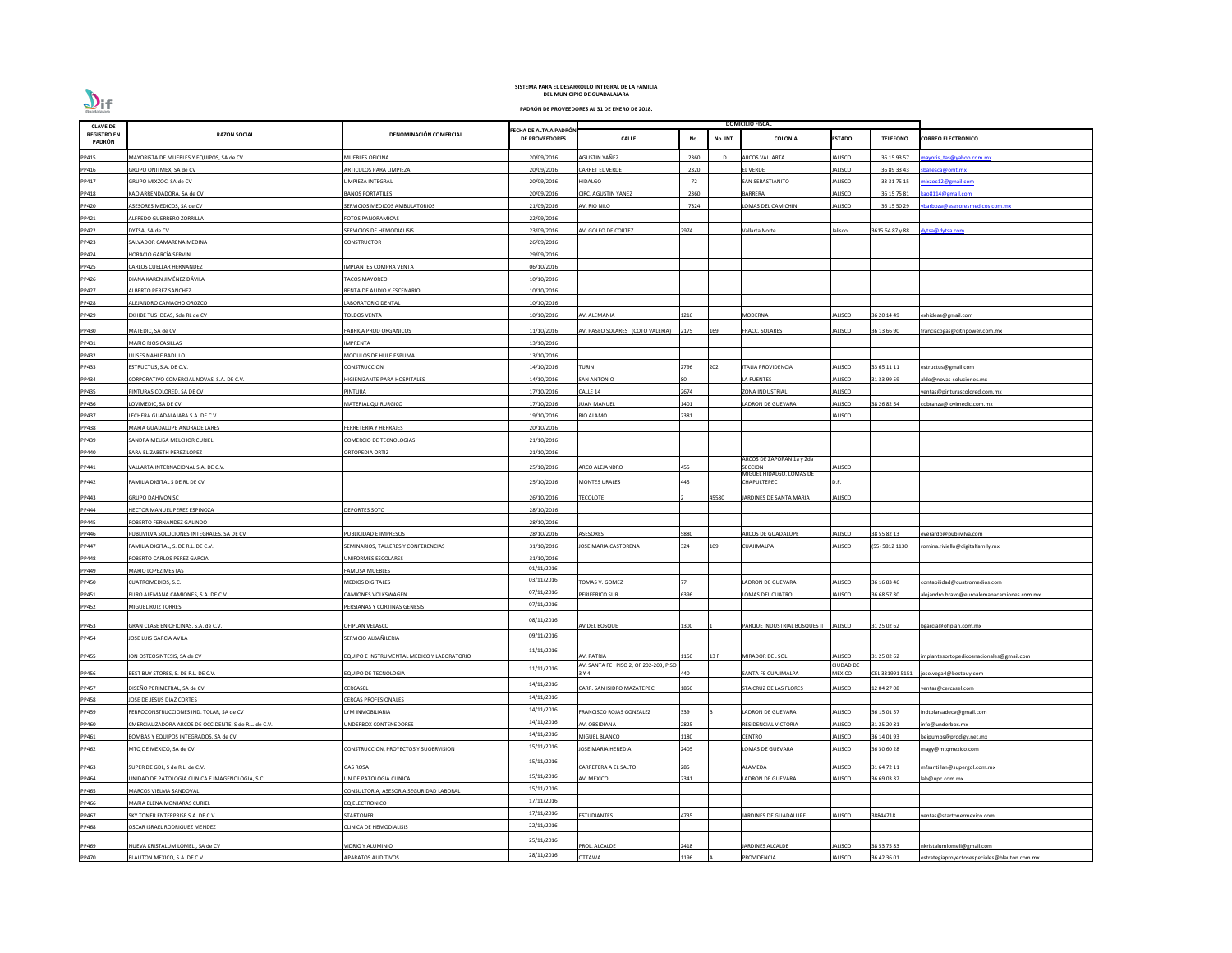| <b>CLAVE DE</b>              |                                                                                       |                                                                                 |                                                |                                                | <b>DOMICILIO FISCAL</b> |             |                                                              |                           |                            |                                                        |
|------------------------------|---------------------------------------------------------------------------------------|---------------------------------------------------------------------------------|------------------------------------------------|------------------------------------------------|-------------------------|-------------|--------------------------------------------------------------|---------------------------|----------------------------|--------------------------------------------------------|
| <b>REGISTRO EN</b><br>PADRÓN | <b>RAZON SOCIAL</b>                                                                   | DENOMINACIÓN COMERCIAL                                                          | ECHA DE ALTA A PADRÓN<br><b>DE PROVEEDORES</b> | <b>CALLE</b>                                   | No.                     | No. INT.    | COLONIA                                                      | <b>ESTADO</b>             | <b>TELEFONO</b>            | <b>CORREO ELECTRÓNICO</b>                              |
| PP471                        | COMERCIALIZADORA DE CARTON Y DISEÑO, SA de CV                                         | <b>CAJAS Y CARTON</b>                                                           | 30/11/2016                                     | <b>ROBLE</b>                                   | 1297                    |             | EL FRESNO                                                    | ALISCO                    | 31 62 14 01                | acturacion1@diseñosdecarton.com.mx                     |
| PP472                        | <b>ELIPE BECERRA FLORES</b>                                                           | COLCHONES Y CAMAS                                                               | 30/11/2016                                     |                                                |                         |             |                                                              |                           |                            |                                                        |
| PP473                        |                                                                                       | <b>JNIFORMES BIG BANG</b>                                                       | 30/11/2016                                     |                                                | 1539                    |             | CIUDAD GRANJA                                                |                           |                            |                                                        |
|                              | <b>ILTA IMAGEN TEXTIL, S de RL de CV</b>                                              |                                                                                 | 30/11/2016                                     | <b>CIRCUNVALACION PONIENTE</b>                 |                         |             |                                                              | ALISCO                    | 15 62 03 27                | flores@uniformart.com.mx                               |
| PP474<br>PP475               | MEX TOP, SA de CV<br>EKAR DE GAS, SA de CV                                            | CALENTADORES INSTANTANEOS<br>ARTICULOS PARA EL HOGAR                            | 02/12/2016                                     | AV. LAZARO CARDENAS<br><b>GONZALEZ GALLO</b>   | 2305<br>496             | <b>B7B8</b> | LAS TORRES<br><b>SAN CARLOS</b>                              | ALISCO<br>JALISCO         | 36 71 12 75<br>33 45 60 61 | victordj 8@hotmail.com<br>gerencia@ekardegas.com.mx    |
| PP476                        | VISUAL 46 COMUNICACION S.C.                                                           |                                                                                 | 02/12/2016                                     | MONTE DE LAS ANIMAS                            | 1092                    |             | INDEPENDENCIA                                                | <b>JALISCO</b>            |                            |                                                        |
| PP477<br><b>PP478</b>        | VISUAL 46 COMUNICACION S.C.                                                           | PRODUCCION AUDIOVISUAL                                                          | 02/12/2016                                     | MONTE DE LAS ANIMAS                            | 1092                    |             | INDEPENDENCIA                                                | JALISCO                   | 33 36 18 15                | visual46@hotmail.com                                   |
| PP479                        | <b>FABIOLA HUERTA SAINZ</b><br>COMERCIALIZADORA RAPIFRUIT. S.A. DE C.V.               | SERVICIO ENFERMERAS                                                             | 02/12/2016<br>05/12/2016                       | <b>FELIPE RUVALCABA</b>                        | 5162                    |             | EL COLI URBANO                                               | <b>JALISCO</b>            |                            |                                                        |
| PP480                        | <b>ENRIQUE MADRIGAL BARRIOS</b>                                                       | PAIDOPSIQUIATRA                                                                 | 05/12/2016                                     |                                                |                         |             |                                                              |                           |                            |                                                        |
| PP481<br><b>PP482</b>        | SERVICIOS Y ATENCION NUTRICIONAL TOTAL Y ESPECIALIZADA SC<br>VICTOR MEDINA MEDINA DR. | <b>ALIMENTACION ENTERAL</b><br>CIRUJANO OFTALMOLOGO                             | 06/12/2016<br>06/12/2016                       | <b>AZTECAS</b>                                 | 443                     |             | <b>MONRAZ</b>                                                | <b>JALISCO</b>            | 35 63 30 02                | lauraramirez.sante@gmail.com                           |
| PP483                        | JIMENA OROZCO LIRA                                                                    | <b>IMAGEN TEXTIL TENIS CONVERSE</b>                                             | 06/12/2016                                     |                                                |                         |             |                                                              |                           |                            |                                                        |
| PP484                        | CONSTRUCTORA FATIMA, SA de CV                                                         | CONSTRUCCION                                                                    | 06/12/2016                                     | <b>BELISARIO DOMINGUEZ</b>                     | 3007                    |             | <b>JARD. STA ISABEL</b>                                      | <b>JALISCO</b>            | 33 44 88 89                | cnstruye.fatima@yahoo.com.mx                           |
| PP485                        | <b>TECNOCONSTRUCTORES, SA de CV</b>                                                   | CONSTRUCCION                                                                    | 07/12/2016                                     | LAGO CAMECUARO                                 | 2515                    |             | LAGOS DEL COUNTRY                                            | <b>ALISCO</b>             |                            | 044 333 4042274 tecnoconstructores2013@gmail.com       |
| PP486                        | LAURA ELENA MEDINA VALLEJO                                                            |                                                                                 | 20/11/2015                                     |                                                |                         |             |                                                              |                           |                            |                                                        |
| <b>PP487</b><br>PP489        | MARTIN ALEJANDRO GONZALEZ NAVARRO<br>MARIA CRISTINA ROJAS JAIME                       | MUEBLES<br>PUBLICIDAD Y DISEÑO                                                  | 09/12/2016<br>09/12/2016                       |                                                |                         |             |                                                              |                           |                            |                                                        |
|                              |                                                                                       |                                                                                 |                                                |                                                |                         |             |                                                              |                           |                            |                                                        |
| PP490                        | PROGYM S.DE.R.L.DEC.V.                                                                | COMERCIALIZACION ARTICULOS DEPORTIVOS                                           | 13/12/2016                                     | <b>SAN EDUARDO</b>                             | 399                     |             | SAN JUAN DE OCOTAN ENTRE<br><b>AVIACION Y AV. INGLATERRA</b> | ALISCO                    | 36304216                   | /entas2@progym.com.mx                                  |
| PP491                        | LAURA ELENA MEDINA VALLEJO                                                            | <b>TECNOSOL</b>                                                                 | $\frac{14}{12}/2016$                           |                                                |                         |             |                                                              |                           |                            |                                                        |
| PP492                        | CASTILLO GUZMAN JAVIER                                                                | VIVERO FORESTAL ENCANTO                                                         | 14/12/2016                                     |                                                |                         |             |                                                              |                           |                            |                                                        |
| PP493                        | RAMON ALBERTO GONZALEZ LEDESMA                                                        |                                                                                 | 14/12/2016                                     |                                                |                         |             | AV. POLIDUCTO Y CALLE PALMA                                  |                           |                            |                                                        |
| PP494                        | PROYECTOS URBANISTICOS TMG SA DE CV                                                   | FABRICACION DE EQUIPO PARA ESTIMULACION TEMPRANA                                | 15/12/2016                                     | <b>CARRETERA SAN LUIS POTOSI</b>               | 728                     |             | MEXICANA                                                     | <b>AGUASCALIEN</b>        | 4499162626                 | ales@kidscolors.com                                    |
| PP495<br>PP496               | LUIS HUMBERTO VAZQUEZ GUTIERREZ<br>REHABILITACION FISICA Y NEUROLOGICA SA DE CV       | PERITAJE Y CONSTRUCCION<br><b>APARATOS ORTOPEDICOS</b>                          | 15/12/2016<br>15/12/2016                       | <b>MALINTZIN</b>                               | 48                      |             | ARAGON LA VILLA                                              | CDMX                      | 5555472441                 | ventas@rehabimedic.com                                 |
|                              |                                                                                       |                                                                                 |                                                |                                                |                         |             |                                                              |                           |                            |                                                        |
|                              |                                                                                       |                                                                                 |                                                |                                                |                         |             | ENTRE ANGELA PERALTA Y 16 DE                                 |                           |                            |                                                        |
| PP497<br>PP498               | <b>ILMACEN DIDACTICO SA DE CV</b><br><b>OSE NAZARIO MEDINA CERVANTES</b>              | COMERCIALIZADORA DE JUGUETES EDUCATIVOS<br>HERRERIA Y MAQUINADOS INDUSTRIALES   | 15/12/2016<br>20/12/2016                       | <b>CORREGIDORA NORTE</b>                       |                         |             | SEPT. COLONIA CENTRO                                         | QUERETARO                 | 4424131132                 | ventas@almacendidactico.com.mx                         |
|                              |                                                                                       |                                                                                 |                                                |                                                |                         |             |                                                              |                           |                            |                                                        |
| PP499                        | ECNOINNOVATION IN LABS DE MEXICO S de RL de CV                                        | MOBILIARIO PARA LABORATORIO Y COCINAS INDUSTRIALES                              | 22/12/2016                                     | <b>BELISARIO DOMINGUEZ</b>                     |                         |             | SAN GASPAR DE LAS FLORES                                     | JALISCO                   | 36 07 69 99                | nobela@gmail.com                                       |
| PP500                        | GRAN CLASE EN OFICINAS, SA de CV                                                      | MUEBLES DE OFICINA                                                              | 22/12/2016                                     | AV. DEL BOSQUE                                 | 1300                    |             | PQ INDUSTRIAL EL BOSQUE II                                   | <b>JALISCO</b>            | 36 16 19 19                | opezcotilla@ofiplan.com.mx                             |
| PP501<br>PP502               | CENTRO DE BELLEZA EL TAPATIO S.A DE C.V                                               |                                                                                 | 22/12/2016<br>22/12/2016                       | AV. HIDALGO                                    | 674                     |             | CENTRO                                                       | <b>JALISCO</b>            | 36137457                   |                                                        |
| PP503                        | <b>GILBERTO RODRIGUEZ FLORES</b><br>RAFIAS Y CABLES DE OCCIDENTE S.A. DE C.V.         |                                                                                 | 22/12/2016                                     | <b>MARIPOSA</b>                                | 1215                    |             | <b>MERCADO DE ABASTOS</b>                                    | <b>JALISCO</b>            | 36719023                   |                                                        |
| PP504                        | <b>GRUPO EMPRESARIAL TICAF SA DE CV</b>                                               |                                                                                 | 22/12/2016                                     | <b>MISION DEL BOSQUE</b>                       | 371                     |             |                                                              | <b>JALISCO</b>            |                            |                                                        |
| <b>PP505</b><br><b>PP506</b> | THE WOOD CENTER OF MEXICO SA DE CV<br><b>GROVER LOMELI JORGE</b>                      |                                                                                 | 22/12/2016<br>22/12/2016                       | <b>DIEGO RIVERA</b>                            | <b>60</b>               |             | LOMAS DE TLAQUEPAQUE                                         | <b>JALISCO</b>            |                            |                                                        |
|                              |                                                                                       |                                                                                 |                                                |                                                |                         |             |                                                              |                           |                            |                                                        |
| PP507                        | <b>OSMAN MUEBLES</b>                                                                  | MUEBLES PARA OFICINA. COMERCIO. ESCOLAR E INDUSTRI                              | 27/12/2016                                     | NICOLAS ROMERO                                 | 775                     |             | /ILLASEÑOR                                                   | JALISCO                   | 1377 4605                  | ventas2@osmanmuebles.com                               |
| PP508<br>PP509               | IFTAL S.A. DE C.V.                                                                    |                                                                                 | 27/12/2016                                     | ARAUCARIA                                      | 1406                    |             | PARAISO DEL COLLI                                            | <b>JALISCO</b>            | 31801712                   | pympsi@megared.net.mx                                  |
| PP510                        | OLGA CECILIA PEREZ VERDIA MARQUEZ                                                     | SILLONES Y MUEBLES<br>EQ MEDICO PARA REHABILITACION                             | 28/12/2016<br>29/12/2016                       | JUAN RUIZ DE ALARCON                           | 126                     |             | <b>MERICANA</b>                                              | JALISCO                   | 36 16 68 26                |                                                        |
| PP511                        | EQUIPOS INTERFERENCIALES DE MEXICO SA de CV<br>ROGELIO SANCHEZ PARTIDA                | MOBILIARIO Y EQ OFICINA                                                         | 29/12/2016                                     |                                                |                         |             |                                                              |                           |                            | dbotello@interferenciales.com.mx                       |
| PP512                        | JORGE PERALTA CASILLAS                                                                | <b>ELECTRICA JADE</b>                                                           | 29/12/2016                                     |                                                |                         |             |                                                              |                           |                            |                                                        |
| PP513<br>PP514               | NETZAHUALCOYOTL GOMEZ SANTANA<br>ILIANA RELLO VELAZQUEZ                               | <b>IMPRENTA ISRAEL</b>                                                          | 09/12/2016<br>19/12/2016                       |                                                |                         |             |                                                              |                           |                            |                                                        |
| PP515                        | ROGELIO SANCHEZ PARTIDA                                                               | SILLAS Y MUEBLES                                                                | 20/12/2016                                     |                                                |                         |             |                                                              |                           |                            |                                                        |
| PP516                        | ELEAZAR FLORES BALCAZAR                                                               |                                                                                 | 21/12/2016                                     |                                                |                         |             |                                                              |                           |                            |                                                        |
| PP517                        | JORGE PERALTA CASILLAS                                                                |                                                                                 | 22/12/2016                                     |                                                |                         |             |                                                              |                           |                            |                                                        |
| PP518                        | ANDREA TERESITA AVILA CERVANTES                                                       |                                                                                 | 22/12/2016                                     |                                                |                         |             |                                                              |                           |                            |                                                        |
| PP519                        | COMPLEX ORTHOPEDIC. SA de CV                                                          | EQ MEDICO ORTOPEDIA Y TRAUMA                                                    | 06/01/2017                                     | <b>JESUS GARCIA</b>                            | 2590                    |             | OMAS DE GUEVARA                                              | <b>JALISCO</b>            | 36 40 34 30                | vianney.mayo@complex.mx                                |
| <b>PP520</b>                 | ALDO ANTONIO DELGADO BALCAZAR                                                         | DISTRIBUIDORA DE LLLANTAS                                                       | 06/01/2017                                     |                                                |                         |             |                                                              |                           |                            |                                                        |
| PP521<br><b>PP522</b>        | ERIKA ROBLES GONZALEZ<br>GUANTES Y ACCESORIOS INDUSTRIALES REYCO, SA de CV            | ART DECORACION, CORTINAS<br>MATRIAL DE LIMPIEZA                                 | 10/01/2017<br>10/01/2017                       | <b>ACUARELAS</b>                               | 128                     |             | EL MANANTIAL                                                 | <b>JALISCO</b>            | 36 70 06 87                | emanuel.reynoso@reycoindustrial.com                    |
| PP523                        | NEAT IT, S. de R.L. de C.V.                                                           | EQ DE TELECOMUNICACIONES                                                        | 16/01/2017                                     | PEDRO VELEZ                                    | 1302                    |             | BEATRIZ HERNANDEZ                                            | JALISCO                   | 36 72 48 20                | admon@neatit.mx                                        |
| PP524                        | CONSTRUCCIONES Y ESPACIOS INMOBILIARIOS AUGUSTA, SA de CV                             | CONSTRUCTORA                                                                    | 19/01/2017                                     | <b>HUAJES MANZANA 9</b>                        | <b>CASA</b>             |             | FRACC RESD STA MARIA ATZOMPA                                 | <b>OAXACA</b>             | 951) 5684442               | nmobiliarios.augusta@gmail.com                         |
|                              |                                                                                       |                                                                                 |                                                |                                                |                         |             |                                                              |                           |                            |                                                        |
| <b>PP525</b>                 | RE-ESPALDA, A.C.                                                                      | ASISTENCIA SOCIAL TRATAMIENTO MEDICO COLUMNA VERTE                              | 20/01/2017                                     | TARASCOS                                       | 3469                    | 507         | <b>FRACC MONRAZ</b>                                          | JALISCO                   | 38 13 30 38                | larios.blanca@cdcolumna.com                            |
| PP526<br><b>PP527</b>        | RAUL COVARRUBIAS COVARRUBIAS<br>JOSE REYES FLORES CALDERON                            | CARNICERIA<br><b>APARATOS ORTOPEDICOS</b>                                       | 23/01/2017<br>24/01/2017                       |                                                |                         |             |                                                              |                           |                            |                                                        |
| <b>PP528</b>                 | DISTRIBUIDORA GOBI, SA de CV                                                          | ARTICULOS DE LIMPIEZA                                                           | 24/01/2017                                     | <b>ESTEBAN ALATORRE</b>                        | 970                     |             | LA PERLA                                                     | JALISCO                   | 36 58 20 22                | distgobi@hotmail.com                                   |
| PP529<br>PP530               | ROLANDO RAMIREZ JIMENEZ<br>JOSE MARTINEZ SAINZ                                        | CARNICERIA<br>CARNES SELECTAS                                                   | 24/01/2017<br>25/01/2017                       |                                                |                         |             |                                                              |                           |                            |                                                        |
| PP531                        | IMPULSORA CULTURAL Y TECNOLOGICA, SA de CV                                            | EQ. AULDIO E ILUMINACION                                                        | 26/01/2017                                     | <b>NAPOLEON</b>                                | 239                     |             | <b>VALLARTA NORTE</b>                                        | <b>JALISCO</b>            | 2001 45 45                 | larreguin@impulsoracultural.com                        |
| PP532                        | GUFE PROMOCION, ESTUDIOS Y CONSTRUCCION, SA de CV                                     | EDIFICACION Y REMEODELACIONES                                                   | 26/01/2017                                     | <b>FUERTE VENTURA</b>                          | 2454                    |             | <b>JARDINES DE LA CRUZ</b>                                   | JALISCO                   | 36 45 19 47                | gufepromocion@yahoo.com.mx                             |
| PP533<br>PP534               | ELECTROPURA, S de RL de CV<br>RAUL GUZMAN SANDOVAL                                    | SANTORINI<br>FRUTAS Y VERDURAS                                                  | 27/01/2017<br>30/01/2017                       | <b>MARIANO OTERO</b>                           | 911                     |             | <b>DEL FRESNO</b>                                            | <b>JALISCO</b>            | 36 78 66 00                | salvador.gonzalezsantiago@gepp.com                     |
| <b>PP535</b>                 | ENVASADORAS DE AGUAS EN MEXICO, S de RL de CV                                         | <b>AGUA BONAFONT</b>                                                            | 01/02/2017                                     | AV. CORDILLERAS                                | 1060                    |             | <b>JARDINES DEL SOL</b>                                      | <b>JALISCO</b>            | 36 28 19 75                | alejandro.hernandezh@envasadoras.com.mx                |
| PP536<br><b>PP537</b>        | INDUSTRIA PUBLICITARIA DE JALISCO, SA de CV<br>CLODOALDO ISRAEL PEÑA PALACIOS         | IMPRESORA Y PROMOCIONALES<br><b>IMPRESOS Y ART PROMOCIONALES</b>                | 01/02/2017<br>03/02/2017                       | CALZ. DE LOS PIRULES                           | 113                     |             | CIUDAD GRANJA                                                | JALISCO                   | 36 82 24 68                | maraboto@ipj.com.mx                                    |
| <b>PP538</b>                 | MARIA VERONICA MARTINEZ ROMERO                                                        | FERRETERIA                                                                      | 03/02/2017                                     |                                                |                         |             |                                                              |                           |                            |                                                        |
| PP539<br>PP540               | CARDIOPACE, S.A. de C.V                                                               | EQ. MEDICO Y DE LAB                                                             | 08/02/2017                                     | RINCONADA DE LA AZALEA                         | 275                     |             | MONRAZ                                                       | JALISCO                   | 22 82 82 17                | info@cardiopace.com.mx                                 |
|                              | YAEL CID GUTIERREZ                                                                    | SERVICIOS INTEGRALES Y ORGANZACION DE EVENTOS                                   | 09/02/2017                                     |                                                |                         |             |                                                              |                           |                            |                                                        |
| PP541                        | EDGAR EUGENIO CESEÑA VALENZUELA                                                       | SERV DE DESARROLLO INTEGRAL                                                     | 09/02/2017                                     |                                                |                         |             |                                                              |                           |                            |                                                        |
| <b>PP542</b>                 | 5M CONSTRUCCIONES, SA de CV                                                           | CONSTRUCCION                                                                    | 09/02/2017                                     | CAMINO A LA CALERILLA                          | 373                     |             | LOMA VERDE                                                   | JALISCO                   | 36 94 43 03                | cincomc@prodigy.net.mx                                 |
|                              |                                                                                       |                                                                                 |                                                |                                                |                         |             |                                                              |                           |                            |                                                        |
| PP543                        | PERFIL HUMANO SOLUTIONS, S.C.                                                         | SERVICIO EN RECURSOS HUMANOS Y CAPACITACION                                     | 09/02/2017                                     | <b>ISLOTE</b>                                  | 2425                    |             | RINCONADA DE LA VICTORIA                                     | JALISCO                   | 96 27 57 99                | terecardenas@tcconsultores.mx                          |
| PP544<br><b>PP545</b>        | B&S TECHNOLOGY, S de RL de CV<br>RADIAL LLANTAS SA DE CV                              | MATERIAL QUIRURGICO PARA CRANEO Y COLUMNA<br>COMPRA VENTA DE LLANTAS Y SERVICIO | 10/02/2017<br>10/02/2017                       | <b>FELIX MENDELSON</b><br>AVE. LAZARO CARDENAS | 5580<br>2107            |             | RESIDENCIAL LA ESTANCIA<br>LAS TORRES                        | <b>JALISCO</b><br>JALISCO | 31 21 06 75<br>38107676    | bstechcompras@gmail.com<br>lolivares@radialllantas.com |
|                              |                                                                                       |                                                                                 |                                                |                                                |                         |             |                                                              |                           |                            |                                                        |
| PP546<br>PP547               | SEMSA INFRAESTRUCTURA. S.A. DE C.V.                                                   | CONSTRUCCION                                                                    | 10/02/2017                                     | <b>MARTILLO</b>                                | 2150                    |             | PARQUE INDUSTRIAL EL ALAMO                                   | JALISCO                   | 36 66 93 54                | morales@semsaco.com.mx                                 |
|                              | UIS ENRIQUE ALCAZAR PADILLA                                                           | EQ E INSTRIMENTAL MEDICO                                                        | 13/02/2017                                     |                                                |                         |             |                                                              |                           |                            |                                                        |
| PP548                        | JOSE FRANCISCO PORTILLO PABLOS                                                        | CONSTRUCCION                                                                    | 14/02/2017                                     |                                                |                         |             |                                                              |                           |                            |                                                        |

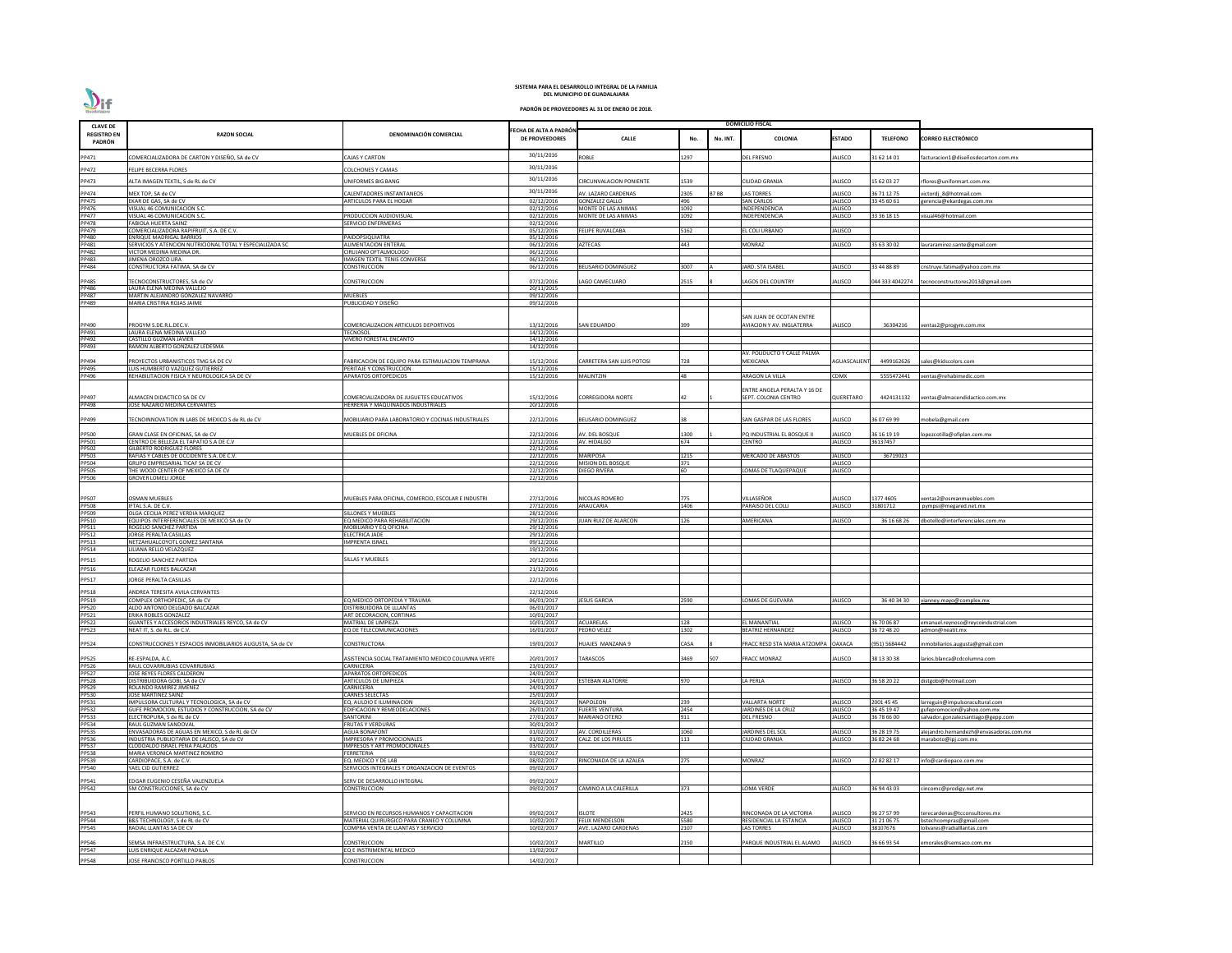| <b>CLAVE DE</b>              |                                                                                                       |                                                                                          |                                         | <b>DOMICILIO FISCAL</b>                                |                        |          |                                                           |                                            |                                |                                                                                   |
|------------------------------|-------------------------------------------------------------------------------------------------------|------------------------------------------------------------------------------------------|-----------------------------------------|--------------------------------------------------------|------------------------|----------|-----------------------------------------------------------|--------------------------------------------|--------------------------------|-----------------------------------------------------------------------------------|
| <b>REGISTRO EN</b>           | <b>RAZON SOCIAL</b>                                                                                   | DENOMINACIÓN COMERCIAL                                                                   | ECHA DE ALTA A PADRÓN<br>DE PROVEEDORES | <b>CALLE</b>                                           | No.                    | No. INT. | <b>COLONIA</b>                                            | <b>ESTADO</b>                              | <b>TELEFONO</b>                | CORREO ELECTRÓNICO                                                                |
| PADRÓN<br>PP549              | CONSTRUINGENIUM, SA de CV                                                                             | CONSTRUCCION                                                                             | 15/02/2017                              | HACIENDA CORRALEJO                                     | L300                   |          | <b>DBLATOS</b>                                            | JALISCO                                    | 6 27 14 30                     | viviv25@hotmail.com                                                               |
| <b>PP550</b>                 | CARLOS ALBERTO HERNANDEZ PORRAS                                                                       |                                                                                          | 20/02/2017                              |                                                        |                        |          |                                                           |                                            |                                |                                                                                   |
| PP551<br><b>PP552</b>        | REPRESENTACIONES INDUSTRIALES DINAMINCAS, SA de CV                                                    | <b>ERRETEROI Y HERRAMIENTAS</b><br>MOBILIARIO. EQUIPO Y MATERIAL MEDICO                  | 21/02/2017                              | AV. LAZARO CARDENAS                                    | 727<br>1026            |          | DEL SUR                                                   | <b>JALISCO</b>                             | 8 11 02 15                     | ventas.gob@ridsamexico.com                                                        |
| <b>PP553</b>                 | PROMEDICA GARCIA, SA de CV<br>MAXIMINO BARAJAS OROZCO                                                 | <b>FUMIGACIONES</b>                                                                      | 28/02/2017<br>28/02/2017                | <b>BELEN</b>                                           |                        |          | <b>ALCALDE BARRANQUITAS</b>                               | JALISCO                                    | 36 13 13 99                    | mromero@promedica-garcia.com                                                      |
| PP554                        | IQ MEDICAL, S de RL de CV                                                                             | <b>EQUIPO MEDICO</b>                                                                     | 06/03/2017                              | <b>LIBERTAD</b>                                        | 1911                   |          | AMERICANA                                                 | <b>JALISCO</b>                             | 15 61 77 28                    | facturas@iqmedical.mx                                                             |
| <b>PP555</b><br>PP556        | NACURI, S de RL de CV<br>EPSIC, ESTUDIOS, PROYECTOS Y SERVICIOS INTEGRALES PARA LA C,                 | SERVICIOS PROFESIONALES DE INGENIERIA<br>CONSTRUCCION Y MANTENIMIENTO                    | 06/03/2017<br>06/03/2017                | INDEPENDENCIA<br>AV. VALLE DE AMECA                    | 1018<br>2531           | 203      | PARQUES DEL BOSQUE<br>PARQUE REAL                         | <b>JALISCO</b><br><b>JALISCO</b>           | 36 69 34 34<br>6 51 38 80      | edgard.palomera@nacuri.com                                                        |
| <b>PP557</b>                 | SILVA CONSTRUCCIONES Y SUPERVISION. SA de CV                                                          | <b>CONSTRUCCION Y MANTENIMIENTO</b>                                                      | 06/03/2017                              | <b>JUAN TABLADA</b>                                    | 1320                   |          | <b>MIRAFLORES</b>                                         | <b>JALISCO</b>                             | 38 23 85 60                    | epsicsa@gmail.com<br>ferr 9@hotmail.com                                           |
| <b>PP558</b>                 | DISTRIBUIDORA MEXICANA DE RECUBRIMIENTOS, S.A. de C.V.                                                | COMERCIO Y FABRICACION DE PINTURA                                                        | 09/03/2017                              | <b>MANUEL GOMEZ MORIN</b>                              | 773                    |          | IARD. DE SANTA ISABEL                                     | JALISCO                                    | 36 51 44 22                    | rosypinturasfmc@gmail.com                                                         |
| <b>PP559</b><br><b>PP560</b> | ABRAHAM BONIFACIO SANCHEZ ESPARZA<br>PRODUCTOS INFANTILES SELECTOS SA DE CV                           | <b>APARATOS ORTOPEDICOS</b><br><b>PRINSEL</b>                                            | 09/03/2017<br>10/03/2017                | AV. VALLE DE LAS ALAMEDAS                              | <b>1</b> 70            |          | FRACCIONAMIENTO IZCALLI DEL VALICDMX                      |                                            | 36594135                       | jgomez@prinsel.com                                                                |
| PP561                        | SJ MEDICAL MEXICO, S de RL de CV                                                                      | MATERIAL MEDICO CARDIOLOGIA                                                              | 21/03/2017                              | <b>AV. RUBEN DARIO</b>                                 | 945                    |          | PRADOS PROVIDENCIA                                        | JALISCO                                    | 37 93 03 50                    |                                                                                   |
| PP562                        | REHABILITACION FISICA Y NEUROLOGICA, SA de CV                                                         | EQ DE REHAB Y ORTOPEDIA                                                                  | 22/03/2017                              | <b>MALINTZIN</b>                                       | 48                     |          | ARAGON LA VILLA                                           | CIUDAD DE MEJ 55 47 24 41                  |                                | refineurologica@gmail.com                                                         |
| PP563<br>PP564               | ORTOPEDIA MOSTKOFF, SA de CV<br>ODEPA, S.A. de C.V.                                                   | CALZADO ORTOPEDICO<br>FRUTAS Y VERDURAS                                                  | 22/03/2017<br>24/03/2017                | <b>MANUEL CARPIO</b><br>ABEJA                          | 253<br>1080            |          | SANTA MARIA LA RIBERA<br>COMERCIAL ABASTOS                | CIUDAD DE ME 55 47 18 40<br><b>JALISCO</b> | 18 16 44 08                    | Igarcia@ortopediamostkoff.com.mx<br>monse@odepa.mx                                |
| PP565                        | GAFCOM COMPANY, SA de CV                                                                              | PRODUCTOS FARMACEUTICOS                                                                  | 28/03/2017                              | <b>ISLA MEZCALA</b>                                    | 5006                   |          | MIRADOR DEL TESORO                                        | <b>JALISCO</b>                             | 31 35 22 47                    | gafurlan@gafcom.com.mx                                                            |
| PP566<br>PP567               | COMERCIALIZADORA DICLINSA, SA de CV<br>ACEROS Y COMPLEMENTOS CONSTRUCTIVOS, SA de CV                  | MATERIAL LABORATORIO<br>MATERIALES PARA CONSTRUCCION                                     | 28/03/2017<br>30/03/2017                | AV. SANTA FE PISO 4<br>CARRETERA INDEPENDENCIA         | 495<br>1175            |          | CRUZ MANCA<br>RIO BLANCO                                  | <b>DISTRITO FI</b><br><b>JALISCO</b>       | 044 331 2494104<br>33 64 25 37 | amelo@diclinsa.com<br>contacto@acerosycomplementos.com.mx                         |
| <b>PP568</b>                 | ANA MARIA CASTILLO CHAVARRIA                                                                          | COMPLEMENTOS QUIRURGICOS                                                                 | 30/03/2017                              |                                                        |                        |          |                                                           |                                            |                                |                                                                                   |
| PP569                        | DIAKO ABC, SA de CV                                                                                   | MATERIAL DIDACTICO Y MOBILIARIO INFANTIL                                                 | 31/03/2017                              | AV. GUADALAJARA                                        | 2389                   |          | HOGARES DE NUEVO MEXICO                                   | <b>JALISCO</b>                             | 36 36 26 61                    | ventas1@diako.com.mx                                                              |
| <b>PP570</b><br><b>PP572</b> | COLEGIO DE CONTADORES PUBLICOS DE GUADALAJARA JALISCO A.C.<br>UN 24 DE DICIEMBRE, S de RL de CV       | <b>ASESOR CONTABLE</b><br>SERVICIO PARA EVENTOS Y LICORES                                | 10/04/2017<br>24/04/2017                | <b>OSCAR WILDE</b><br>PROL. GONZÁLEZ GALLO             | 5561<br>1897           |          | <b>ARDINES VALLARTA</b><br>SAN SEBASTIANITO               | <b>JALISCO</b><br><b>JALISCO</b>           | 16 29 74 45<br>36 10 14 10     | ccpg@ccpg.org.mx<br>administracion@veinticuatro.mx                                |
| <b>PP573</b>                 | FERNANDO ATILANO ANZALDO                                                                              | <b>TORTILLERIA</b>                                                                       | 25/04/2017                              |                                                        |                        |          |                                                           |                                            |                                |                                                                                   |
| <b>PP574</b><br><b>PP575</b> | FOTO REGIS COMPAÑIA IMPORTADORA FOTOGRAFICA S.A. DE C.V                                               | VENTA DE EQUIPO FOTOGRAFICO                                                              | 26/04/2017                              | AV. VALLARTA                                           | 1525                   |          | AMERICANA                                                 | <b>JALISCO</b>                             | 38750454                       | guadalajara_ventas@fotoregis.com                                                  |
| <b>PP576</b>                 | TENT AND LOGISTIC MEXICO, SA de CV<br>FIRMITAS CONSTRUCTA, SA de CV                                   | <b>EQUIPO PARA EVENTOS</b><br><b>CONSTRUCCIÓN</b>                                        | 07/03/2017<br>05/04/2017                | <b><i>FIZIANO</i></b><br>LÁZARO CÁRDENAS               | 5133<br>435            |          | REAL VALLARTA<br>PARQUES DE TESISTAN                      | <b>JALISCO</b><br><b>JALISCO</b>           | 20 03 20 20<br>31 65 87 60     | info@carpasylogistica.com<br>firmitasconstructa1@hotmail.com                      |
| <b>PP577</b>                 | MEDICAMEX, SA de CV                                                                                   | <b>MATERIAL MEDICO</b>                                                                   | 12/05/2017                              | <b>AMADO NERVO</b>                                     | 746                    |          | LADRON DE GUEVARA                                         | <b>JALISCO</b>                             | 38 17 08 52                    |                                                                                   |
| <b>PP578</b><br>PP579        | COMERCIALIZADORA MASTER EVENT, SA de CV                                                               | PRODUCCION DE EVENTOS                                                                    | 15/05/2017                              | AV. MARIANO OTERO                                      | 3433                   |          | 407 VERDE VALLE                                           | <b>JALISCO</b>                             | 15 25 29 12                    | mastereventgdl@gmail.com                                                          |
| <b>PP580</b>                 | JOSE RAUL MERCADO GONZALEZ<br>MARIA EUGENIA CHAVEZ ALANIS                                             | SUMINISTROS DENTALES<br><b>EQUIPO MEDICO</b>                                             | 19/05/2017<br>24/05/2017                |                                                        |                        |          |                                                           |                                            |                                |                                                                                   |
| PP581                        | JESUS CRISTOBAL MARQUEZ BERNAL                                                                        | <b>DEPOSITO DENTAL</b>                                                                   | 24/05/2017                              |                                                        |                        |          |                                                           |                                            |                                |                                                                                   |
| <b>PP582</b><br>PP583        | GRUPO ABASTECEDOR REYCO SA DE CV                                                                      | VENTA DE EQUIPO Y UTENSILIOS DE COCINA                                                   | 25/05/2017                              | <b>AVENIDA LA PAZ</b>                                  | 919                    |          | CENTRO                                                    | <b>JALISCO</b>                             | 16821070                       | jesus@reyco.com.mx                                                                |
| PP584                        | INFRA, SA de CV<br>SISTEMAS DE SEGURIDAD E HIGIENE DEL PACIFICO, SA de CV                             | EQUIPO MEDICO VENTARENTA<br>EQ DE SEGURIDAD INDUSTRIAL                                   | 25/05/2017<br>26/05/2017                | R. MICHEL<br><b>ENCINO</b>                             | 1709<br>1630           |          | ATLAS<br>DEL FRESNO                                       | <b>JALISCO</b><br>JALISCO                  | 36 68 20 34<br>38 12 92 80     | oxigmedgdl@infra.com.mx<br>rarcos@seguridadpacifico.com                           |
| <b>PP585</b>                 | LISTEN UP DE MEXICO, SA de CV                                                                         | TELEMARKETING Y ASESORIA PUBLICITARIA                                                    | 30/05/2017                              | <b>MILAR</b>                                           | 2784                   |          | PROVIDENCIA 4a SECCION                                    | <b>JALISCO</b>                             | 35 60 30 00                    | amurillo@listenuo.com.mx                                                          |
| PP586<br><b>PP587</b>        | SISTEMAS OPERATIVOS DE OCCIDENTE, SA de CV<br>ABEL ADRIAN GONZALEZ MARTIN                             | <b>TELEFONIA Y REDES</b>                                                                 | 31/05/2017<br>30/05/2017                | <b>CUBILETE</b>                                        | 2953                   |          | 101 JARD PLAZA DEL SOL                                    | <b>JALISCO</b>                             | 47 37 66 55                    | karina.lopez@sooc,mx                                                              |
| <b>PP588</b>                 | PATRONATO DE APOYO DEL HOSPITAL GENERAL DE OCCIDENTE AC                                               | <b>212 PRODUCTIONS</b><br>FARMACIA DE INTERES SOCIAL                                     | 31/05/2017                              | AV. ZOQUIPAN                                           | 1050                   |          | ZOQUIPAN                                                  | <b>JALISCO</b>                             | 31110456                       | oatronatohgo@prodigy.net.mx                                                       |
| PP589                        | GRUPO EMEQUR, SA de CV                                                                                | MATERIAL Y EQUIPO MEDICO                                                                 | 02/06/2017                              | AV. LAZARO CARDENAS                                    | 2895                   |          | IARD. DEL BOSQUE                                          | <b>JALISCO</b>                             | 13 68 23 23                    | gerenciagdl@emequr.com.mx                                                         |
| PP590<br>PP591               | GDL ORTHOPEDIC, SA de CV<br>ERGONOMIA PRODUCTIVIDAD S.A. DE C.V.                                      | PROTESIS ORTOPEDICA<br>COMERCIALIZACION DE MOBILIARIO DE OFICINA, ESCUEL                 | 02/06/2017<br>06/06/2017                | <b>VENUSTIANO CARRANZA</b><br><b>GOBERNADOR CURIEL</b> | 445<br>1672            |          | EL RETIRO<br><b>MORELOS</b>                               | <b>JALISCO</b><br><b>JALISCO</b>           | 16 13 79 39<br>315686382       | entas@gdlorthopedic.com.mx<br>ergonomia@tecnomueble.com                           |
| PP592                        | VERONICA ISLAS GOMEZ                                                                                  | <b>IMPRESORA</b>                                                                         | 07/06/2017                              |                                                        |                        |          |                                                           |                                            |                                |                                                                                   |
| PP593                        | SARA PAULINA MARTINEZ NERI                                                                            | FERRETERIA Y MATERIALES PARA CONSTRUCCION                                                | 07/06/2017                              |                                                        |                        |          |                                                           |                                            |                                |                                                                                   |
| PP594<br><b>PP595</b>        | MANTENIMIENTO Y PROYECTOS EN EDIFICIO INTELIGENTE S.A DE C.V<br>CARLOS IBARRA MORENO                  | MANPIEI EQUIPOS DE SEGURIDAD<br><b>HERRERIA IBARRA</b>                                   | 14/06/2017<br>14/06/2017                | AV. ARROYO SECO                                        | 1400                   |          | GEOVILLAS LOS OLIVOS II                                   | JALISCO                                    | 1205158                        | eric.ramirez@manpei.com.mx                                                        |
| PP596                        | ARTURO MARGARITO LOPEZ GOMEZ                                                                          | A CREATIVE                                                                               | 14/06/2017                              |                                                        |                        |          |                                                           |                                            |                                |                                                                                   |
| PP597                        | MARIA VERONICA MARTINEZ ROMERO                                                                        | FERRETERIA                                                                               | 14/06/2017                              |                                                        |                        |          |                                                           |                                            |                                |                                                                                   |
| PP598                        | <b>CESAR OMAR AGUILAR SANCHEZ</b>                                                                     | LIBRERIA EL CRISOL DE LA PSICOLOGIA                                                      | 06/04/2017                              |                                                        |                        |          | INTRE NUEVA GALICIA Y LIBERTAD,                           |                                            |                                |                                                                                   |
| PP599                        | SOLUCIONES TECNOLOGICAS EN INFORMATICA SA DE CV                                                       | COMPRA Y VENTA DE EQUIPOS. REDES. CCTV Y TECNOLOGIA                                      | 17/04/2017                              | PAVO                                                   | 447                    |          | COL CENTRO                                                | <b>JALISCO</b>                             | 36141126                       | alberto@solutec.com.mx                                                            |
|                              |                                                                                                       |                                                                                          | 17/04/2017                              | AVENIDA UNIÓN No.                                      | 489                    |          | <b>AFAYETTE</b>                                           | <b>JALISCO</b>                             | 38103954                       |                                                                                   |
| PP600<br>PP601               | BELLTEC DE MEXICO SA DE CV<br>XEROLOGIX, S.A. de C.V.                                                 | COMPRA VENTA DE APARATOS PARA SORDERA<br>COMERCIALIZADORA E IMPORTADOR                   | 16/06/2016                              | AV. AMÉRICAS                                           | 1500                   | 1700     | COUNTRY CLUB                                              | <b>JALISCO</b>                             | 41703600                       | eo@beltonemexico.com y adolfovillarrealramirez@gmai l.com<br>ventas@xerologix.com |
| PP602                        | ROSH MEDICA, S.A. DE C.V.                                                                             | VENTA Y RENTA DE ARTICULOS DE ORTOPEDIA                                                  | 17/04/2017                              | JOSÉ BONIFACIO ANDRADE                                 | 2670                   |          | LOMAS DE GUEVARA                                          | <b>JALISCO</b>                             | 38131998                       | info@roshmedica.com                                                               |
| PP603<br>PP604               | SUPLEMENTOS ORTOBIOLOGICOS E IMPLANTES, S de RL de CV<br>MILENIO MOTORS, SA de CV                     | EQ MEDICO ORTOPEDICO<br><b>VENTA DE VEHICULOS</b>                                        | 15/06/2017<br>16/06/2017                | <b>REFORMA</b><br>PERIFERICO PONIENTE                  | 3001<br>2001           |          | RESID JUAN MANUEI<br>SAN JUAN DE OCOTAN                   | <b>JALISCO</b><br><b>JALISCO</b>           | 36 40 03 41<br>8 32 28 00      | suplementosortobiologicoseimpl@gmail.com<br>ventasagobierno@mileniomotors.com     |
| PP605                        | ADRIANA ORTIZ WALLS GARCIA                                                                            | <b>FUMIGADORA</b>                                                                        | 16/06/2017                              |                                                        |                        |          |                                                           |                                            |                                |                                                                                   |
| PP606                        | NUEVA AUTOMOTRIZ OCCIDENTAL. SA de CV                                                                 | COMERCIALIZADORA DE AUTOS                                                                | 16/06/2017                              | AV. LAZARO CARDENAS                                    | 2603                   |          | COMERCIAL ABASTOS                                         | <b>JALISCO</b>                             | 1 34 44 24                     | rguardado@naosa.com.mx                                                            |
| PP607<br>PP608               | SOLUCION INTEGRAL EN MUEBLES SA DE CV<br>CORP.ESPECIALIZADA EN MANT.Y SERVICIOS INDUSTRIALES SA DE CV | COMPRA VENTA Y DISTRIBUCION DE MOBILIARIO<br><b>MANTENIMIENTO VEHICULAR E INDUSTRIAL</b> | 16/06/2017<br>16/06/2017                | AV. CRUZ DEL SUF<br><b>JOSE CARRILLO</b>               | 3213<br>3375           |          | LOMA BONITA EJIDAL<br>OMAS DE POLANCO                     | <b>JALISCO</b><br><b>JALISCO</b>           | 3335634730<br>38.10.93.34      | ventas02@ofispa2io.com<br>cpruiz@cemsimexico.com                                  |
| PP609                        | VAMSA LAS FUENTES, SA de CV                                                                           | <b>VENTA DE VEHICULOS</b>                                                                | 19/06/2017                              | AV. LOPEZ MATEOS SUR                                   | 6001                   |          | <b>GUSTAVO DIAZ ORDAZ</b>                                 | <b>JALISCO</b>                             | 044 333134313                  | rodolfo.rivera@nissanlasfuentes.mx                                                |
| PP610                        | CAMIONES SELECTOS S. DE R.L. DE C.V.                                                                  | <b>CAMIONES DE CARGA</b>                                                                 | 21/06/2017                              | R. MICHEL                                              | 2580                   |          | <b>MIRADOR EL ALAMO</b>                                   | <b>JALISCO</b>                             | 46240200                       | teresa.velazquez@camionesselectos.com                                             |
| PP611<br>PP612               | CARD SYSTEMS DE MEXICO SA DE CV<br>IMPRE RAPID ARTE IMPRESA, SA de CV                                 | FABRICACION Y VENTA DE TARJETA E IDENTIFICACION IM<br><b>IMPRESORA</b>                   | 22/06/2017<br>04/07/2017                | CALZ. JESUS GONZALEZ GALLO<br><b>GREGORIO DAVILA</b>   | 2770<br>21             |          | <b>MIRADOR EL ALAMO</b><br>DEL REFUGIO                    | <b>JALISCO</b><br><b>JALISCO</b>           | 6358508<br>8 26 85 80          | cardsystems.pimentel@gmail.com<br>javiermanon66@hotmail.com                       |
| PP613                        | MACRO FARMACIAS, SA de CV                                                                             | MEDICAMENTO ESPECIALIZADO                                                                | 04/07/2017                              | <b>CINTRA</b>                                          | 899                    |          | AUTOCINEMA                                                | <b>JALISCO</b>                             | 36 40 42 52                    | macrofarmacias@hotmail.com                                                        |
| PP614<br>PP615               | ESTRATEGIA HOSPITALARIA, SA de CV                                                                     | INSUMOS MEDICOS Y MEDICAMENTOS                                                           | 05/07/2017<br>11/07/2017                | AV. INGLATERRA                                         | 2684                   |          | <b>ARCOS SUR</b>                                          | <b>JALISCO</b>                             | 36 30 62 14<br>3338119930      | marcela.padilla@ehospitalaria.com                                                 |
| PP616                        | <b>JOSE CORTES MANUEL</b><br>ARMY UNIFORMES SA DE CV                                                  | UNIFORMES Y EQUIPO INDUSTRIAL<br>FRBICACION Y VENTA DE UNIFORMES Y CALZADO               | 11/07/2017                              | <b>GRECIA</b>                                          | 14                     |          | CENTRO                                                    | <b>JALISCO</b>                             | 3336582295                     | segfacil@prodigy.net.mx<br>armyuniformes@hotmail.com                              |
| PP617                        | ORTOGAR, SA de CV                                                                                     | EQ. ORTOPEDICO                                                                           | 14/07/2017                              | YOLANDA DEL CARMEN CARDENAS                            | 5438                   |          | <b>PASEOS DEL SOL</b>                                     | <b>JALISCO</b>                             | 6 34 46 34                     | dgortogar@hotmail.com                                                             |
| <b>PP618</b><br>PP619        | CORPORATIVA MEXDAR SA DE CV<br><b>GRUPO DAHIVON S.C</b>                                               | <b>CONSULTORIA EN SISTEMAS</b><br><b>CONSULTORIA EN SISTEMAS</b>                         | 18/07/2017<br>18/07/2017                | VALLARTA<br><b><i>TECOLOTE</i></b>                     | 3040<br>$\overline{2}$ | 302      | <b>VALLARTA PONIENTE</b><br><b>ARDINES DE SANTA MARIA</b> | <b>JALISCO</b><br><b>JALISCO</b>           | 318111324                      | drivera.cne@hotmail.com                                                           |
| PP620                        | <b>ISAIAS RODRIGUEZ GOMEZ</b>                                                                         | ARQUITECTURA Y CONSTRUCCION                                                              | 19/07/2017                              |                                                        |                        |          |                                                           |                                            |                                |                                                                                   |
| PP621                        | CONSTRUCTORA ANGUIBARA N.G., SA de CV                                                                 | <b>CONSTRUCTORA</b>                                                                      | 20/07/2017                              | ANALCO                                                 | 342                    |          | ANALCO                                                    | <b>JALISCO</b>                             | 12 03 17 51                    | anguibarang@hotmail.com                                                           |
| PP622<br>PP623               | FARMATORBA ESPECIALIZADA SA DE CV<br>EDC EDIFICACIONES, SA de CV                                      | <b>FARMACIA SIN MINISUPER</b><br>CONSTRUCCION                                            | 21/07/2017<br>26/07/2017                | AV. PASEO DE LOS LEONES<br><b>HDA. JARAMILLO</b>       | 1684<br>3208           | 20 A     | LAS CUMBRES SECTOR 1<br>BALCONES DE OBLATOS               | <b>NUEVO LEON</b><br><b>JALISCO</b>        | 332017794<br>36 65 20 44       | admon.farmatobagmail.com<br>galbino@terra.com.mx                                  |
| <b>PP624</b>                 | MARK DISEÑO INTEGRAL SA DE CV                                                                         | DISEÑO INDUSTRIAL                                                                        | 27/07/2017                              | <b>CAYENA</b>                                          | 2558                   |          | PROVIDENCIA                                               | <b>JALISCO</b>                             | 8175431                        | contacto@markintegral.com                                                         |
| <b>PP625</b>                 | INGENIEROS ELECTRICOS MEDINA SA DE CV                                                                 | <b>PANELES SOLARES</b>                                                                   | 08/08/2017                              | <b>FELIX MENDLSSON</b>                                 | 5512                   |          | <b>LA ESTANCIA</b>                                        | <b>JALISCO</b>                             | 6-29-1229                      | ing medinav30@hotmail.com                                                         |
| PP626<br>PP627               | INNOVACION Y DESARROLLO EN SISTEMAS DE VANGUARDIA SA DE CV<br>JOSE NIEVES GARCIA PONCE                | SISTEMA DE ELECTRONICA Y SOLAR<br>INSTALACION DE SISTEMAS SOLARES                        | 10/08/2017<br>10/08/2017                | <b>ANTONIO MEDINA</b>                                  | 4518                   |          | EL CARMEN                                                 | JALISCO<br><b>JALISCO</b>                  | 6465230                        | julio@emcom.com.mx                                                                |
| <b>PP628</b>                 | VICTOR ALONSO MUÑOZ LEDEZMA                                                                           | REFACCIONARIA AUTOMOTRIZ                                                                 | 10/08/2017                              | APOLO                                                  | 1086                   |          | OBRERA                                                    | <b>JALISCO</b>                             | 36177068                       | alon.18@hotmail.com                                                               |
| PP629                        | PROMOTORA DE SERVICIO GC, SA de CV                                                                    | SERVICIOS DE LIMPIEZA                                                                    | 10/08/2017                              | PASEO LOMAS ALTAS                                      | 570                    |          | PATRIA UNIVERSIDAD                                        | <b>JALISCO</b>                             | 36 40 19 99                    | ventas@goclean.com.mx                                                             |
| PP630                        | MARIA ALEJANDRA TABAREZ DELGADILLO                                                                    | <b>IMPRESIONES</b>                                                                       | 14/08/2017                              |                                                        |                        |          |                                                           | <b>JALISCO</b>                             |                                |                                                                                   |
| PP631                        | MARIO ALBERTO MAGAÑA AGUILAR                                                                          | HERRERIA                                                                                 | 14/08/2017                              |                                                        |                        |          |                                                           | <b>JALISCO</b>                             |                                |                                                                                   |
| PP632                        | MARGARITA HERNANDEZ HERNANDEZ                                                                         | FABRICA PRODUCTOS METALICOS                                                              | 15/08/2017                              | RIO DE JANEIRO                                         | 10                     |          | EL VERGEI                                                 | <b>JALISCO</b><br><b>JALISCO</b>           | 36 92 81 95                    | administracion@crumar.com.mx                                                      |
| PP633<br>PP634               | CONSTRUCTORA ANGUIBARAN.G., SA de CV<br>ALBERTO ISMAEL CORTES BANDERAS                                | CONSTRUCTORA<br>AUDIO. ILUMINACION Y VIDEO                                               | 15/08/2017<br>21/08/2017                | <b>ANALCO</b>                                          | 342                    |          | ANALCO                                                    | <b>JALISCO</b>                             | 2 03 17 51                     | anguibarang@hotmail.com                                                           |
| <b>PP635</b>                 | <b>EDGAR COUTTOLENC RODRIGUEZ</b>                                                                     | ACONDICIONAMIENTO Y AISLAMIENTO ACUSTICO                                                 | 23/08/2017                              |                                                        |                        |          |                                                           | <b>JALISCO</b>                             |                                |                                                                                   |
| PP636                        | DEBRA YOMAIRA JIMENEZ GONZALEZ                                                                        | <b>JUEGOS INFANTILES</b>                                                                 | 29/08/2017                              |                                                        |                        |          |                                                           | <b>JALISCO</b>                             |                                |                                                                                   |
| <b>PP637</b><br>PP638        | QVIC CORPORATION, S de RL de CV<br><b>OPERADORA MRVS</b>                                              | <b>JUEGOS INFANTILES</b><br>EVENTOS MASIVOS Y BANQUETES                                  | 30/08/2017<br>31/08/2017                | <b>LOPEZ MATEOS SUR</b><br><b>DIAMANTE</b>             | 4550<br>2626           |          | <b>FRANCISCO SARABIA</b><br><b>BOSQUES DE LA VICTORIA</b> | <b>JALISCO</b><br><b>JALISCO</b>           | 36 31 66 86<br>3331567386      | susy@qvic.mx                                                                      |
| PP639                        | FIDEL OSVALDO GONZALEZ CALDERON                                                                       | FERIAS , EXPOS , STANDS                                                                  | 31/08/2017                              |                                                        |                        |          |                                                           | <b>JALISCO</b>                             |                                |                                                                                   |
| PP640                        | COMERCIALIZADORA PROMO LINE. SA DE CV                                                                 | <b>ARTICULOS PROMOCIONALES</b>                                                           | 31/08/2017                              | CALZ. DE LOS FRESNOS                                   | 66                     |          | CD. GRANJA                                                | <b>JALISCO</b>                             | 86 31 81 85                    | entas@promolinegdl.com                                                            |
| PP641                        | COMERCIALIZADORA INDUSTRIAL DE ZAPOPAN SA DE CV                                                       | PROD. DE LIMPIEZA FABRICAN                                                               | 31/08/2017                              | PRIV. ABEL SALGADO VELASCO                             | 35                     |          | <b>ARROYO HONDO</b>                                       | JALISCO                                    | 333-189-0156                   |                                                                                   |